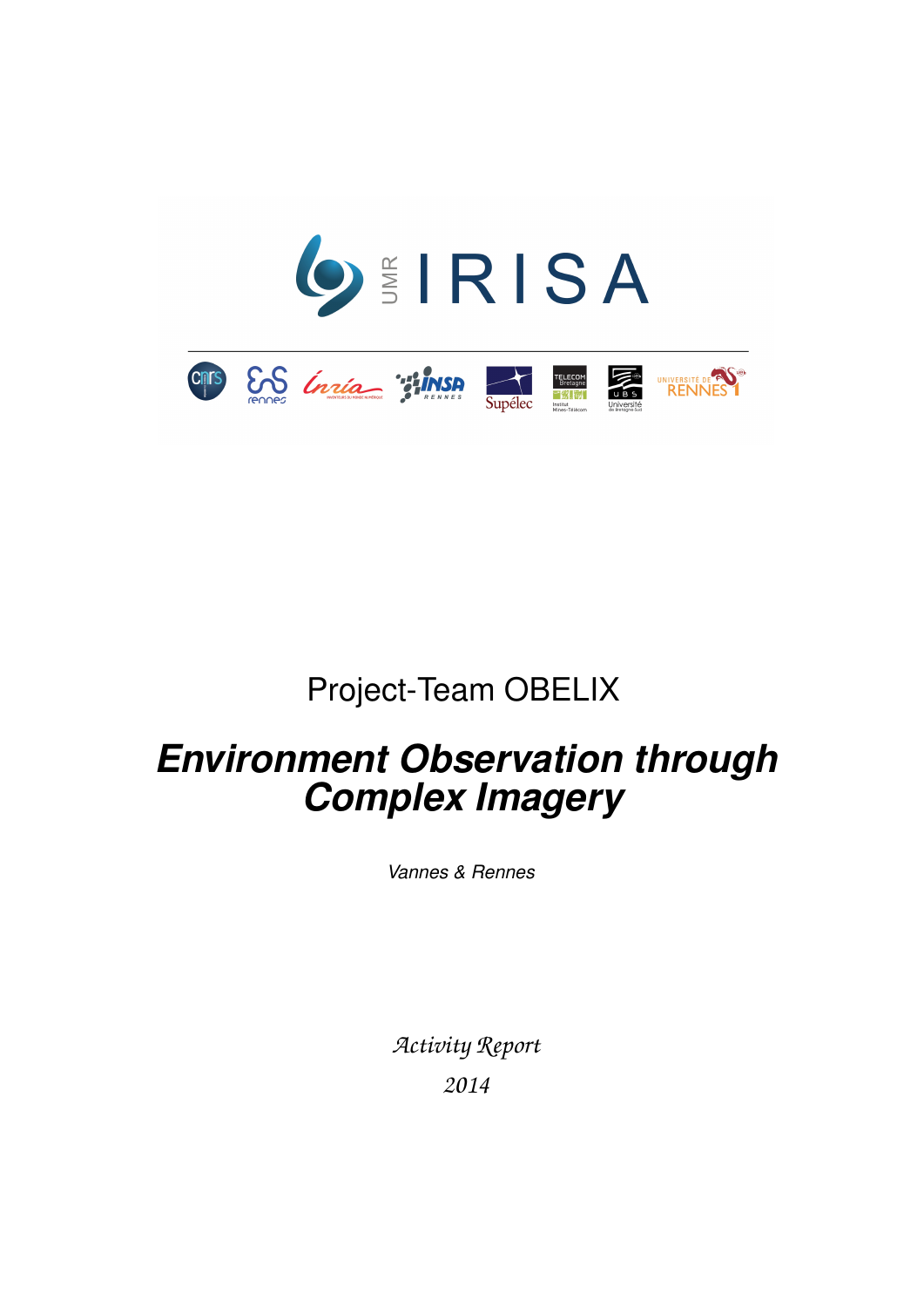# 1 Team

# Head of the team

Sébastien Lefèvre, Professor, Université Bretagne-Sud

#### Université Bretagne-Sud staff

Nicolas Courty, Associate Professor, HDR Laetitia Chapel, Assistant Professor Luc Courtrai, Assistant Professor François Merciol, Assistant Professor

# PhD students

Petra Bosilj, UBS grant, since October 2012 Yanwei Cui, RB/CG56 grant, since October 2013 Sina Nakhostin, RB/UBS grant, since October 2013 Romain Huet, RB/CominLabs grant, since October 2013 Pauline Dusseux, CNES grant, started in Nov. 2010, defended on Dec, 5th, 2014 Pascal Zille, Ecole Centrale Lyon grant, started in Nov. 2011, defended on Nov. 7th, 2014 Gong Xing, Univ. Rennes 2 grant, started in Dec. 2011, defended on Jan. 30th, 2015

#### Master students

Anh Quang N'Guyen, VNU-HMCM Vietnam, April – September 2014 Abdullah Al-Dujaili, NTU Singapore, May – October 2014 Marianne Laslier, Faculty of Geography – UR2, January – August 2014

#### Associate/external members

Thomas Corpetti, Senior researcher (DR), CNRS Romain Dambreville, Researcher, WIPSEA, since November 2014 Yann Le Guyadec, Assistant Professor, Université Bretagne-Sud Romain Tavenard, Assistant Professor, Université Rennes 2, since September 2013

# 2 Overall Objectives

### 2.1 Overview

Observation is one of the key issues in the understanding of environmental systems. A large amount of possibilities, ranging from local probes or networks to hyperspectral remote sensing images, is at the moment available to sense and extract environmental parameters. Among them, aerial or satellite imaging sensors allows for observation at a very large scale. But Earth Observation raises also fundamental challenges. Its impacts are numerous and related to a wide range of application fields, often related to environmental issues: agricultural monitoring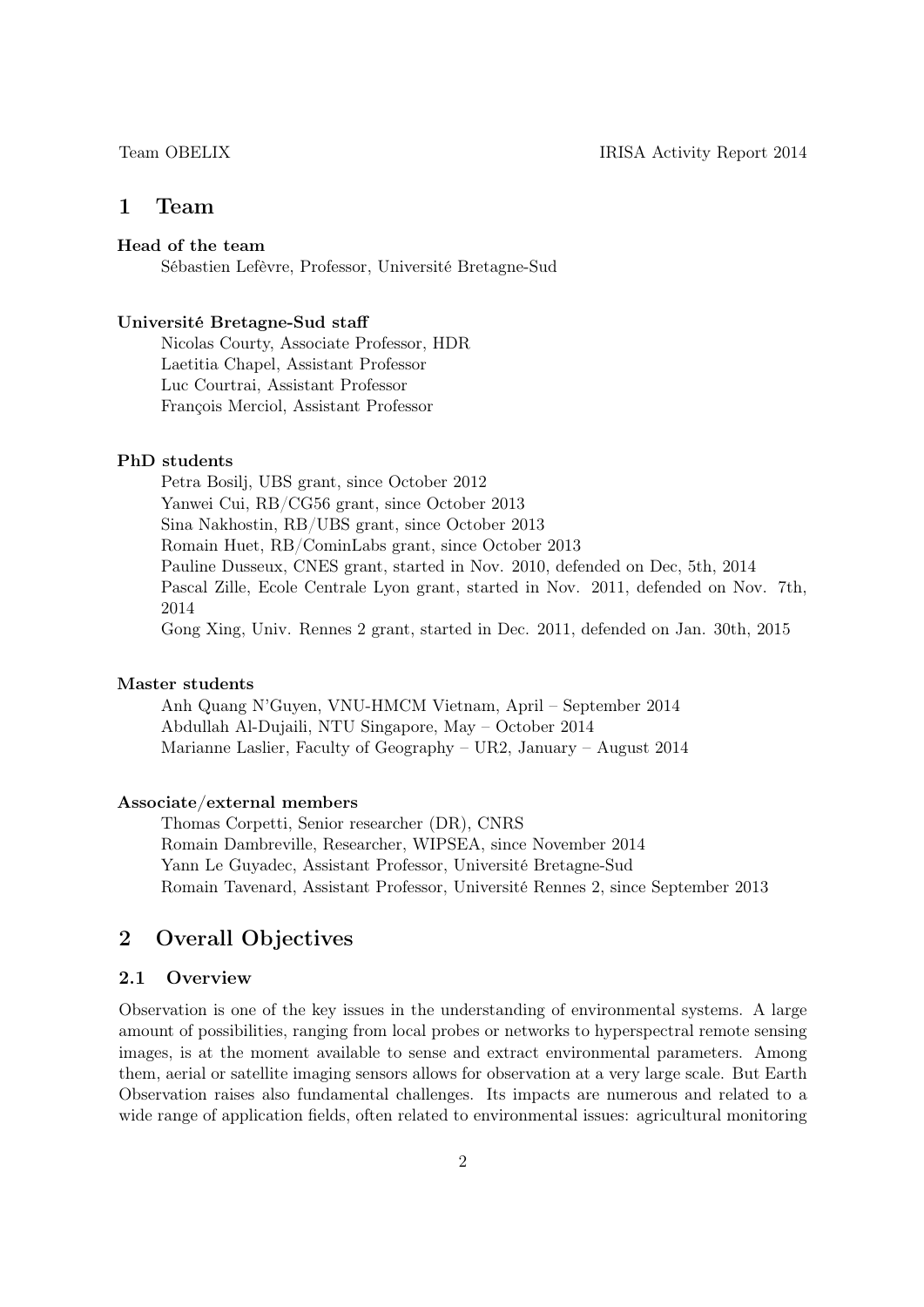and planning for a better exploitation of crops and fields; urban remote sensing for built-up area assessment, urban-natural interaction understanding, pollution monitoring, etc.; analysis of coastal ecosystems through geomorphology studies; land cover mapping and monitoring for identifying the impact of our society on Earth; crisis management and global security aiming to deliver rapid and critical information to rescue operations, e.g., damage assessment, flood delineation, etc. These last applications require fast and even real-time tools for remote sensing.

Unsurprisingly, the number and the complexity of applications based on earth observation are continuously growing. Indeed, our society benefits from the availability of a wide range of earth observation satellites, and several new sensors are launched every year. Within Europe, the Sentinel Copernicus program aims to freely deliver 4 TB daily within the next few years. The dynamics of the remote sensing field leads today to abundant resources of geospatial image data. This advantage has now turned into a serious issue when one has to explore the available data to find some information of interest, and geospatial big data becomes one of the major challenges to be addressed within computer and information sciences. Indeed, how not to be lost in the massive amount of available geospatial data, not far from reaching the Zettabyte scale (ZB)?

Beyond the exceptional data volume to be handled in remote sensing, image intrinsic complexity also brings hard scientific and technological challenges. With the continuous improvement of earth observation satellite sensors, geospatial data are now: multi- or even hyperspectral delivering rich information about observed objects or lands from across the electromagnetic spectrum, beyond the visible light our visual system is used to deal with; daily observations of the same part of Earth which can be revisited by a satellite with ever higher frequencies; at a high or even very-high resolution, allowing to observe from space (from a distance of more than 500km) what occurs on the ground on only 30 centimeter square. This also raises the problem of multiple observations of the same object or part, at various resolutions, and thus with various viewpoints expecting to deliver a globally better understanding of our environment. Moreover, the generalization of very high spatial resolution sensors has a direct influence on the data volume tackled by methods and systems in the field, with an increase of an order of magnitude of 10,000 (one Landsat pixel was representing 30m2 while one WorldView-3 pixel will represent 31cm2). Finally, the complexity also comes from the significant noise, imprecision, and incompleteness that characterized observations provided by remote sensing.

# 2.2 Key Issues

The overall objective of the team is the processing of complex images for environmental purposes. In such a context, available data form a massive amount of multidimensional (multior hyperspectral) noisy observations with high spatio-temporal variability and coming from multiple sources. While understanding these data stays very challenging, environmental systems always come with some additional knowledge or models that are worth being exploited to achieve environment observation. Finally, whatever the task involved (e.g., analysis, filtering, classification, clustering, mining, modeling, etc.), specific attention has to be paid to the way results are provided to the end-users, helping them to benefit from their added value.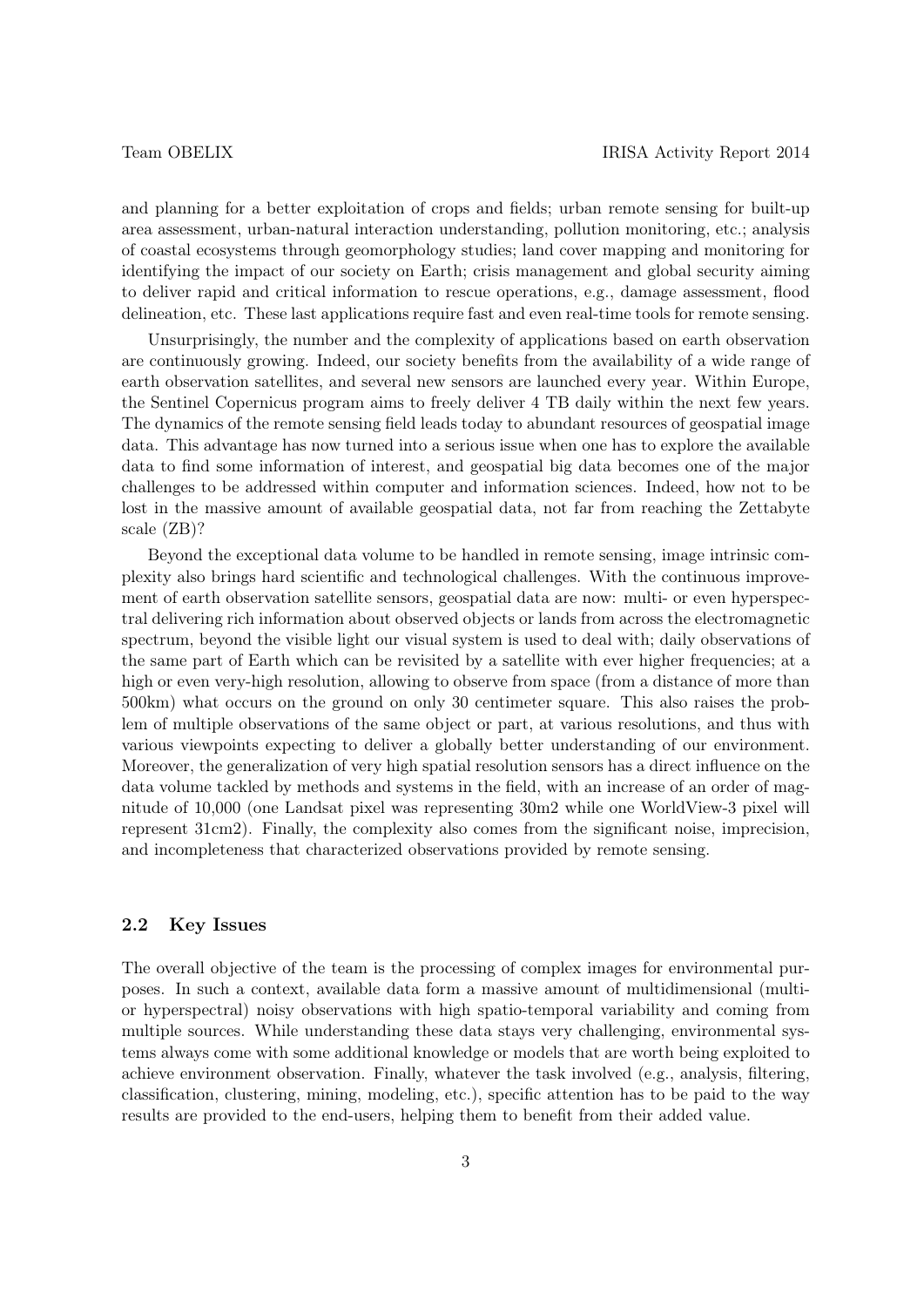# 3 Scientific Foundations

#### 3.1 Processing complex environmental data

Environment observation requires one to perform various data processing tasks: analysis to describe the data with relevant features; filtering and mining to highlight significant data; clustering and classification to map data with predefined or unknown classes of interest; and modeling to understand the underlying phenomena. In this context, processing complex data brings various challenges that will be addressed by the team, both from theoretical and computational points of view. Highly dimensional images, massive datasets, noisy observations, fine temporal and spatial scales, together motivate the design of new dedicated methods that can handle this complexity. The underlying techniques refer to scale-space models (e.g., using hierarchical tree-based image representations) for feature extraction and manifold learning for the theoretical part, and to massive computing using GPUs networks and data intensive systems (based on Hadoop for instance) for the operational level.

Observing data at multiple scales Multiscale modeling of an image enables the access, analysis, processing, understanding and interaction with the image at various levels of details, but also enables one to provide some independence to raw geospatial data, thus introducing a way to deal with the intrinsic complexity of heterogeneous geospatial image repositories. This will allow real-time global land cover monitoring, and foster geospatial description and learning methods to anticipate future challenges faced by our data-intensive society.

Geospatial objects of interest, such as buildings or military targets, manifest themselves most often at various scales within and across the acquired images. Moreover, the clarity of interactions among landscape components (with the purpose of compound object recognition for instance) can also vary greatly with respect to the observation scale. Consequently, image representation schemes capable of accommodating multiple scales are invaluable in the context of geospatial data analysis. Besides, the wide acclaim of the object-based image analysis paradigm has further emphasized the need for multiscale image representation methods <sup>[Bla10]</sup>. This paradigm relies on a prior segmentation step that aims to gather pixels into regions for further analysis. The team has introduced various efficient segmentations algorithms, with a focus on supervised techniques that rely on user knowledge or input.

In particular, given a satellite image at a single resolution, various methods have been designed for constructing its multiscale representation. Wavelets and Gaussian pyramids for example, are popular multiresolution tools in this regard, employed especially with the purpose of image fusion (pan sharpening) and change detection. Unfortunately, they fail to preserve the contours of the image components, and consequently do not lend themselves well for multiscale object-based image analysis. Hierarchical representations form a relevant alternative introduced by the mathematical morphology community. Among the available tree models belonging to this category, partition hierarchies consist of producing segmentation maps of their input at various coarseness levels, with the latter being directly related to the scale under consideration. Inclusion hierarchies rely on the iterative nesting of image components, e.g.,

[Bla10] T. Blaschke, "Object based image analysis for remote sensing", ISPRS Journal of Photogrammetry and Remote Sensing 65, 1, 2010, p. 2–10.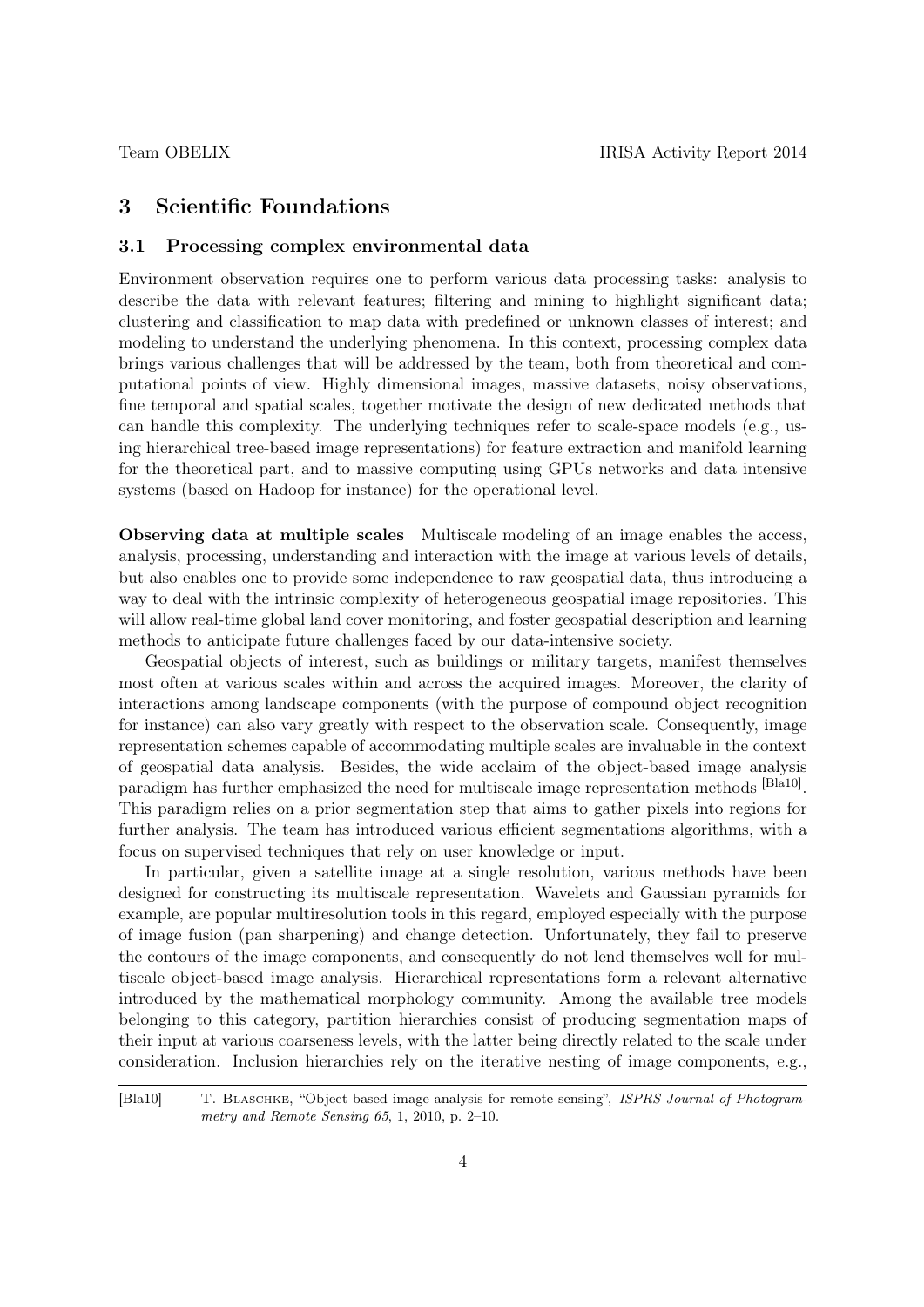from isolated extrema to larger objects. Both models enable efficient representation and direct subsequent extraction of meaningful image regions at arbitrary scales. Hence, multiple tree models relying on these powerful representations have been introduced [SW09], e.g., binary partition trees, or min/max trees. Moreover, certain tree variations can accommodate flexible segmentation strategies according to arbitrary criteria, while additionally preserving the contours of image components [PLCS12]. We explore in the team how to build such hierarchical models from large and multivariate datasets. In order to face the inherent complexity of remote sensing data, we also consider to exploit some prior knowledge when constructing the image model, e.g., in high dimensional spaces.

The description of image content (or feature extraction) is a stage of crucial importance for various geospatial applications, such as content-based retrieval, classification and mapping. Consequently, a plethora of content descriptors have been elaborated in this regard, either at pixel, region or global level, capturing spectral, textural, shape-based, geometric and even localized image properties. Even though content-description approaches have come a long way in the past couple of decades, the challenges, practical requirements and complexity of the data under consideration have increased just as much, if not more. Indeed, content description has to be robust against global and local illumination, rotation, scale variations and geometric deformations. Moreover, with the advances in terms of spatial and spectral resolutions, content descriptors are expected to adapt to their variations, so as to exploit the additional information; for instance by means of descriptors capable of capturing fine spectral image characteristics, or even particular spatial arrangements of predefined objects. Furthermore, the availability of time series has enabled a whole new level of temporal queries that require suitable temporal features. The team aims to elaborate such original and robust features, e.g., with a focus on morphological attributes taking into account some prior knowledge.

Facing the curse of dimensionality Environmental data usually come with high dimensionality, either in the number of samples or in the number of dimensions per sample. A good example is found in Hyperspectral Imaging, where a pixel is a vector of reflectances sampled over different wavelengths, and an image is therefore a data cube usually containing several hundreds of reflectances per pixel. This dimensionality comes with several problems that arise either from a statistical viewpoint (curse of dimensionality) or from computational issues. A good solution is found in dimensionality reduction techniques, which hopefully provide concise representation of the initial information. This reduced information set could be obtained through the embedding of the original data in a lower dimensional but meaningful space. This embedding usually stems from a variety of different energy functions to be optimized, generally associated to the quality of reconstruction of the samples from the embedding space to the original input space. The matrix factorization problem provides a well-grounded framework to a wide class of dimensionality reduction techniques. By decomposing a given data matrix into a product of two matrices (representing respectively the embedding space and the surrogate

<sup>[</sup>SW09] P. Salembier, M. Wilkinson, "Connected operators", IEEE Signal Processing Magazine 6, 6, 2009, p. 136–157.

<sup>[</sup>PLCS12] B. Perret, S. Lefèvre, C. Collet, E. Slezak, "Hyperconnections and hierarchical representations for grayscale and multiband image processing", IEEE Transactions on Image Processing 21, 1, January 2012, p. 14–27.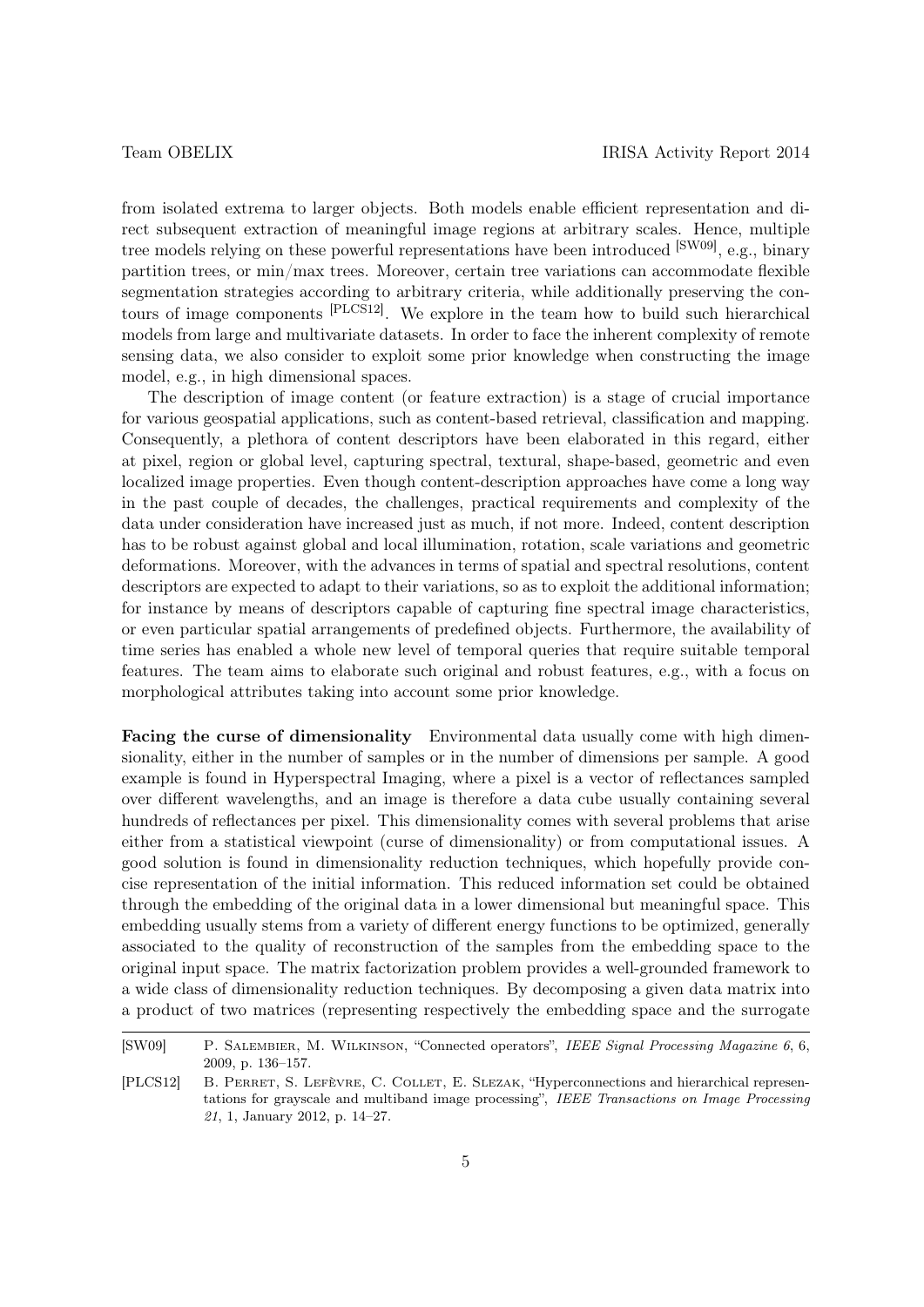representation on the data in this space), one can find the expression of several well known transformations by setting constraints on the embedded space or the decomposition. Hence, the Principal Component Analysis is obtained when an orthogonality constraints is set on the vectors of the embedding space. Setting a positivity constraint on both matrices lead to the well known nonnegative matrix factorization. Adding sparsity constraints on the embedding vectors leads to sparse PCA techniques, while imposing it on the reduced coordinates lead to the sparse coding.

We have started in the team to work extensively on the convex formulation of these problems, since it buries strong relations with the underlying physics of the phenomena: the observed data are then assumed to a be mixture of existing, identified, components. As examples, in the case of hyperspectral data, at a given location, and because of the spatial resolution of the captor and scattering effects, the value contained in one pixel is assumed to be a combination of several spectra that describe the reflectance of a "pure" material (e.g., soil, water, asphalt, etc.). Those materials are said to be endmembers. The problem of unmixing [BDPD+12] those data amounts to find which of those endmembers are present in the pixel spectrum, and in which proportion (abundance). This constitutes a difficult ill-posed inverse problem for which no closed-form solutions are available, but where matrix factorization techniques provide appealing solutions (e.g. sparsity constraints or convexity constraints). We also plan to use those kind of technique for the analysis and unmixing of time series representing land covers.

Also, the dimensionality problems can be solved to some extent by subsampling the original dataset, and providing this way a subset of the data which contains most of the relevant information. As a matter of fact, this subsampling problem buries a lot of resemblances with the matrix factorization problem, since they both try to identify low ranks approximations of the original data matrix. In the literature, this sub-sampling problem is also referred to as precise definition or, as coarse graining. Several criteria can be defined to evaluate the quality of this approximation: Minimization of the eigenvector distortion, label propagation, spectrum perturbation, maximization of the data coverage and diversity, etc. Sometimes, these methods make the assumption that the dataset lives onto a smooth manifold, the structure of which should be preserved through the sub-sampling process. Among others, it is possible to characterize the manifold thanks to the Laplace-Beltrami operator, which is a generalization of the Laplace operator to Riemannian manifolds. In [CL06], the Laplace-Beltrami operator is shown to be fairly well approximated by the Gaussian kernel, exhibiting a strong link between the manifold study and kernel methods in machine learning (with RBF kernels) from which the team has designed a new manifold learning algorithm [CBJ11]. Furthermore, the team is studying the manifold in the input space, or its image in the feature space induced by a kernel,

<sup>[</sup>BDPD<sup>+</sup>12] J. M. Bioucas-Dias, A. Plaza, N. Dobigeon, M. Parente, Q. Du, P. Gader, J. Chanussot, "Hyperspectral unmixing overview: Geometrical, statistical, and sparse regression-based approaches", Selected Topics in Applied Earth Obs. & Remote Sensing, IEEE J. 5, 2, 2012, p. 354–379.

<sup>[</sup>CL06] R. Coifman, S. Lafon, "Diffusion maps", Applied and Comput. Harmonic Anal. 21, 1, 2006, p. 5–30.

<sup>[</sup>CBJ11] N. COURTY, T. BURGER, L. JOHANN, "PerTurbo: a new classification algorithm based on the spectrum perturbations of the Laplace-Beltrami operator", in: ECML/PKDD, 1, p. 359–374, 2011.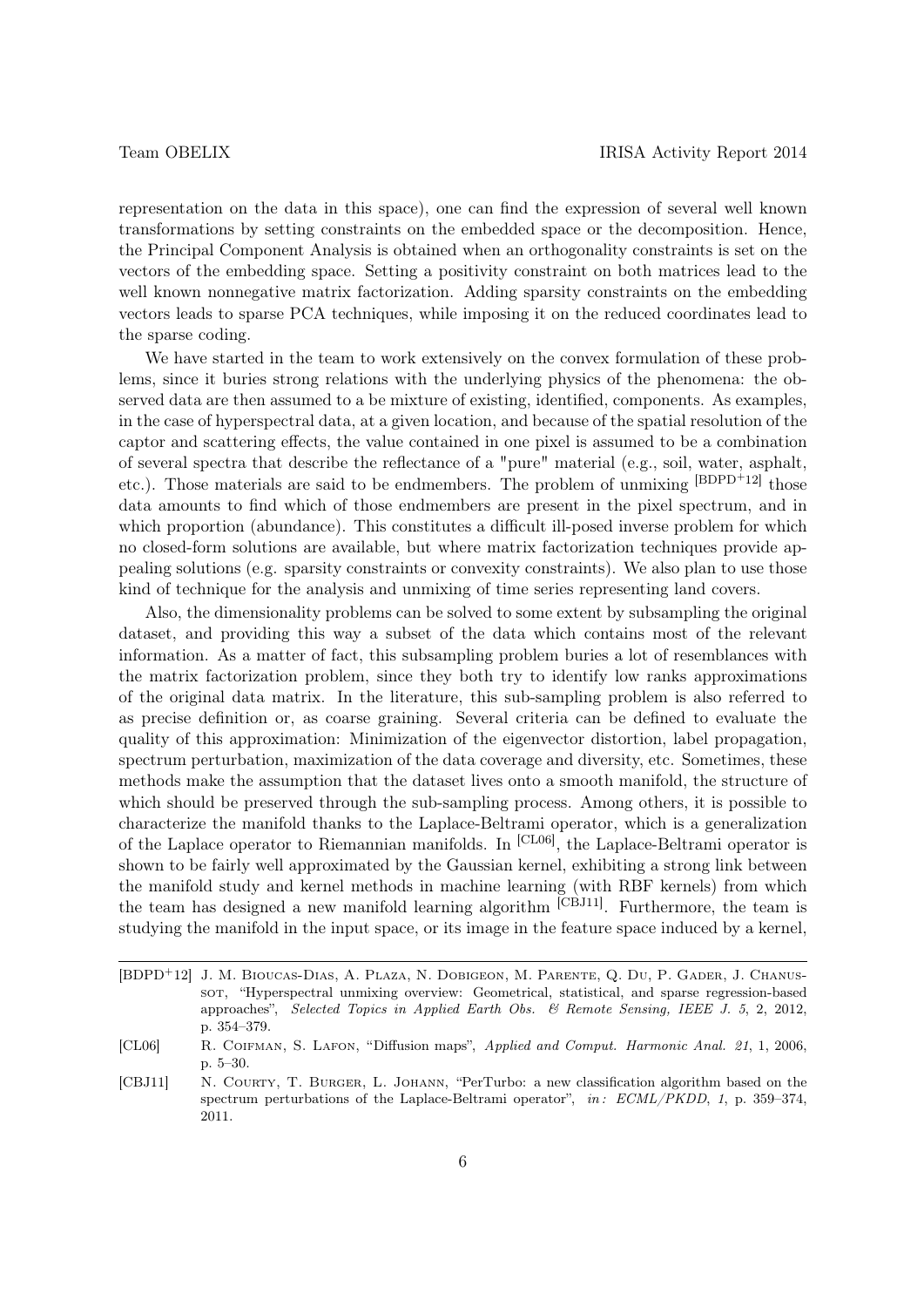and is further exploring the problem of low rank approximations with dedicated and scalable kernel methods.

Adapting distributions and correcting data shifts Domain adaptation problems occur naturally in many applications of machine learning to real-world datasets [QCSSL09]. In remote sensing image analysis this problem arises frequently, since the acquisition conditions of the images (cloud cover, acquisition angle, seasonal variations) are most often different. As a consequence, even if the images contain the same type of objects, the observed data distribution undergoes a d-dimensional and often nonlinear spectral distortion, i.e. a distortion that is local, class-specific and that impacts differently each region of the electromagnetic spectrum.

One way to solve this problem is to perform an adaptation between the two d-dimensional image domains, in order to achieve a relative compensation of the shift by matching the data clouds to each other. Provided that the data are expressed as graphs and embed a topological structure, this problem can be seen as a graph matching problem and has been tackled as such in hyperspectral remote sensing.

Dealing with time series and dynamic patterns With the growing temporal resolution of remote sensors come new challenges including knowledge extraction from these large temporal datasets. New methods should then be designed so as to better understand dynamics of the observed phenomenons. One possible application is the monitoring of agricultural plots from series of remote sensing images. Here, data are available and their temporal resolution is such that a fine-grained analysis of farming behaviors can be performed.

Time-sensitive metrics (such as Dynamic Time Warping, DTW) have shown great impact on many time series retrieval tasks. We intend to investigate the use of such metrics at the core of machine learning and/or indexing algorithms. This implies to tackle two main (and related) issues.

First, many of these algorithms rely on the assumption that similarity between objects can be measured using distances, or metrics that are distances in some (possibly unknown) spaces (this is the case of kernel functions), which is not the case for standard time-sensitive metrics. This has several implications on the use of time-sensitive metrics for machine learning. Some algorithms (e.g. k-means) make intensive use of barycenter computations: when using DTWlike metrics, new methods to approximate these as best should be introduced [PKG11]. Other algorithms, in the context of indexing, rely on triangular inequality to prune out the search space at query time. When such inequality does not hold, new pruning methods should be designed so as to perform efficient queries.

Second, most machine learning algorithms make intensive use of distance computations, which can be affordable if the considered distance is fast to compute but becomes a strong limitation when using DTW-like metrics. In order to deal with this issue, fast yet approximate

<sup>[</sup>QCSSL09] J. Quiñonero-Candela, M. Sugiyama, A. Schwaighofer, N. D. Lawrence, Dataset shift in machine learning, Neural information processing series, MIT Press, Cambridge, MA, 2009.

<sup>[</sup>PKG11] F. PETITJEAN, A. KETTERLIN, P. GANÇARSKI, "A global averaging method for dynamic time warping, with applications to clustering", Pattern Recognition 44, 3, 2011, p. 678-693.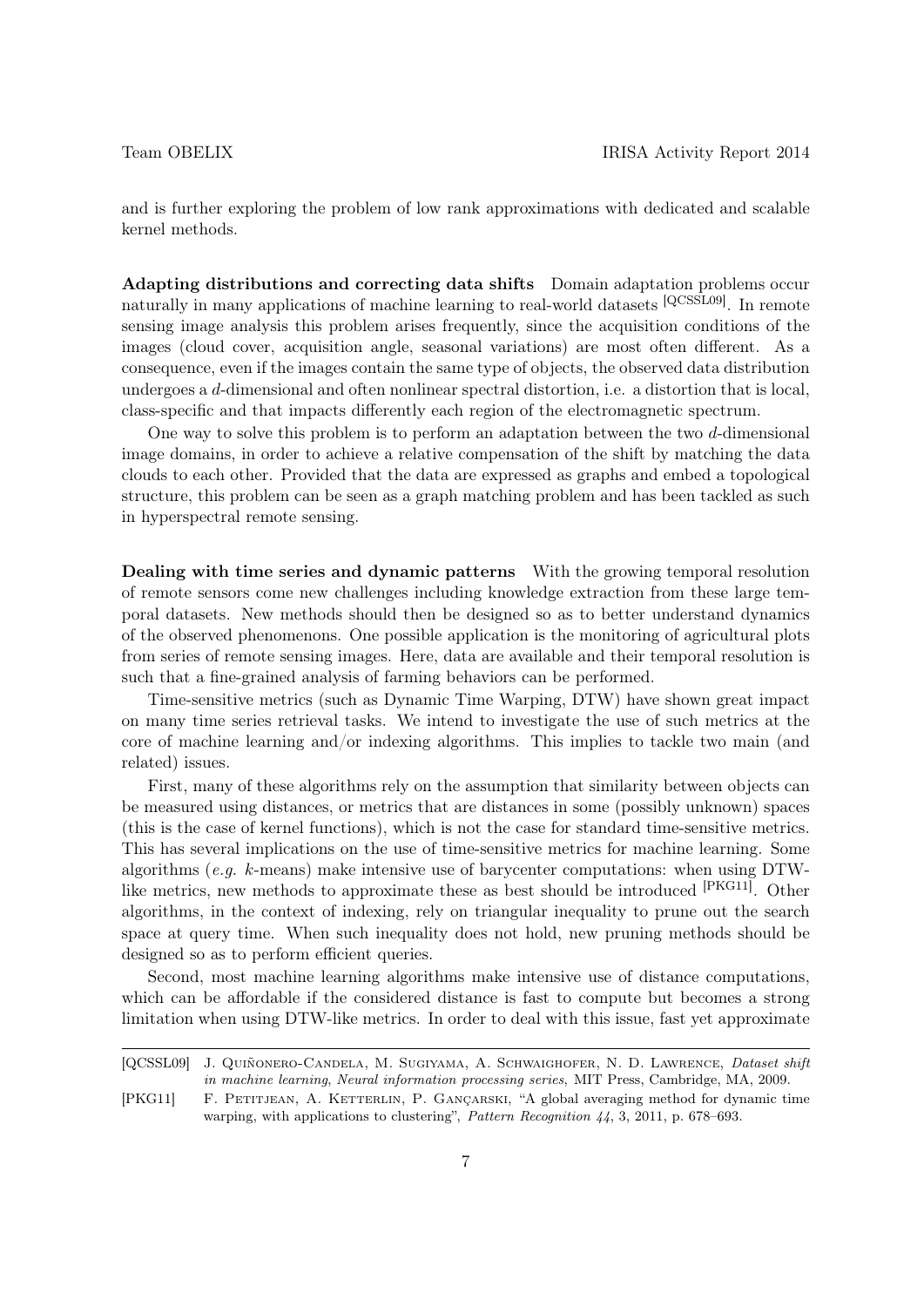computation of such distances could be used at the core of machine learning algorithms so as to trade accuracy for efficiency.

#### 3.2 Incorporating prior knowledge and models

To deal with the intrinsic complexity of images, environment observation can most often benefit from supplementary information (additional measurements, expert knowledge, physical models). Incorporating such information when processing environmental data is thus highly expected. We will address this issue in four different ways: i) data assimilation when dealing with physical models; ii) data fusion and dimensionality reduction when dealing with additional measurements, iii) active learning for interactions with expert knowledge and iv) supervision in the early steps of computer vision (e.g., feature extraction, image segmentation and representation, etc.). The two first points are discussed below whereas the third one is presented in the next section. Let us recall that the last point has been addressed in the previous section.

Coupling data and models In general many physical models exist to describe an environmental system. However, such models are rarely compatible with data analysis tools (e.g., models are non-linear and thus do not fit the classic assumptions in computer vision) and it is therefore of prime importance to design alternative strategies able to accurately mix the recent physical models with variables derived from images. Mixing data and models is commonly known as the data assimilation problem that has largely been studied in the geosciences community. However some specific difficulties due to the intrinsic nature of images (high dimension, 2D/3D projections, indirect observations, etc.) require the design of adapted methodologies.

From a thematic point of view, we will focus on two main applications: the recovery of small-scale velocity fields and the estimation of bio-physical parameters. Although these two aspects seem to be disconnected, they are of prime importance for us since: (i) they require the use of complementary data (low spatial resolution satellite with high temporal rate for wind fields and conversely, high and very high spatial resolution for biophysical parameters with low temporal rate); (ii) associated models are of different nature; we will thus explore a large panel of solutions; and (iii) as longer-term goal, we plan to use complex models of climate/land cover interactions that require the knowledge of both biophysical variables and local winds (as pollutant dispersion or landscape evolution models).

From a methodological point of view, variational data assimilation and stochastic filtering techniques will be explored. Indeed, promising results have been obtained very recently through approaches relying on optimal control theory and data assimilation. The techniques proposed melt an imperfect modeling (based on Partial Differential Equations) of the physical process and an observation operator, leading to adequate optimal tools for consistent combination of model and observations. In this context the variational approach (3D-4D var) is a popular methodology. For turbulent 2D flows, curve and front tracking or data reconstruction from images, this enabled the recovering of the whole scale range of the flow. However as already mentioned, it has been observed that errors still remain on the fine scale structures. Yet, they are of prime importance in many applications related to climate and land-cover interactions as urban pollution understanding.To deal with fine scales, we will rely on our first works that consist in performing a multi-scale estimation by exploiting the framework of data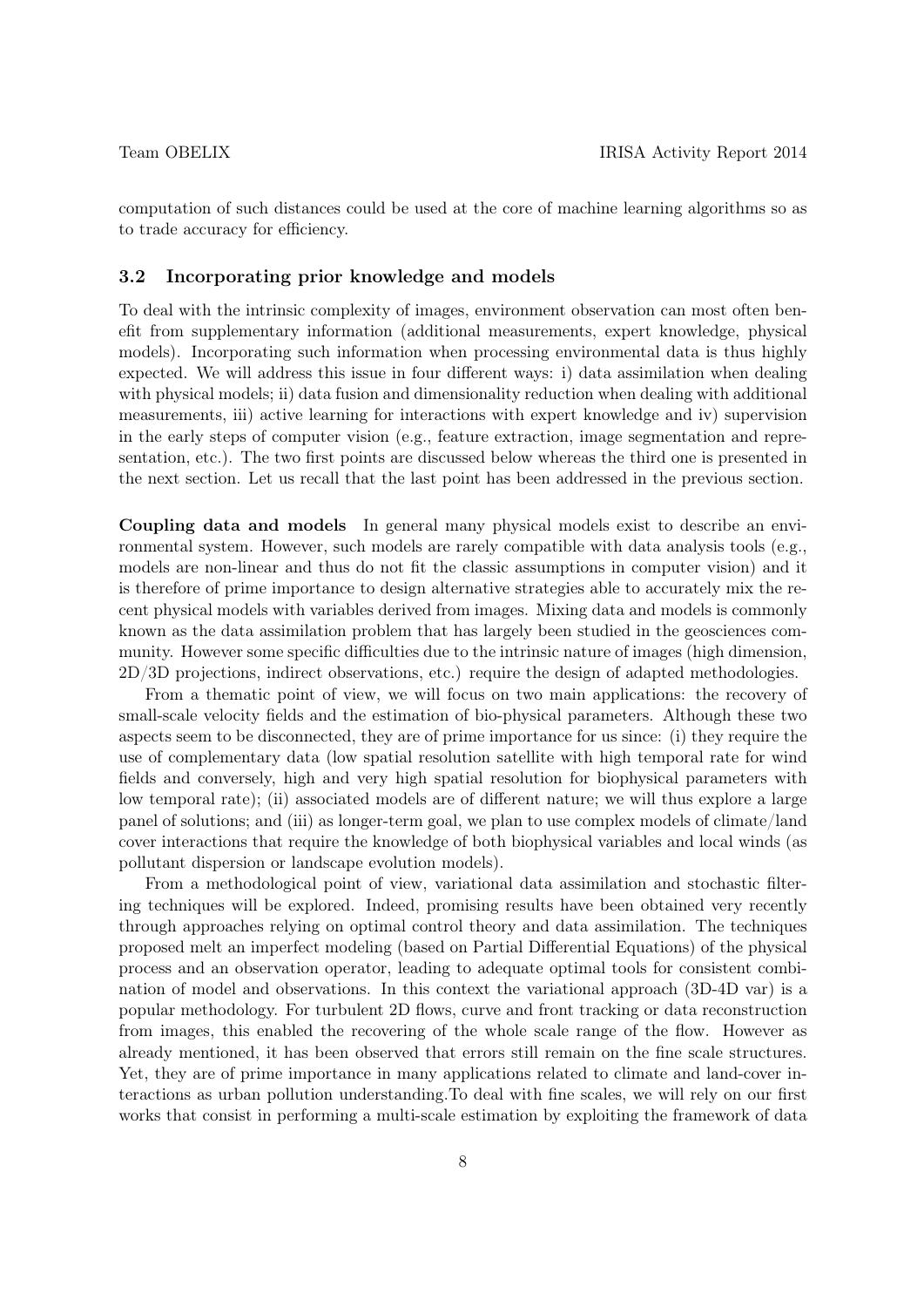assimilation where the usual temporal variable is now an artificial time between scales and the models are based on downscaling laws issued from fluid mechanics. We will rely on various observation operators: image-based ones and direct observations (issued from local sensors at lower altitudes) in order to estimate, in a single scheme, the velocities at various layers of the atmosphere by keeping the physical interactions between these layers. To that end, a large variety of physical models of scale interactions will be explored. These models are mainly developed in the Turbulence Laboratory of Tsinghua University (Beijing, China) with which we have many links and projects. The design of adapted image-based observation operators (link between the image luminance and the fine scale velocities) and the adaptation of existing physical models to this specific problem will be the key axes of researches.

When dealing with land cover studies, main parameters to be extract from remotely sensed data are: kind of land cover (built areas, water, roads or vegetation), surface roughness, temperature, moisture and the LAI (Leaf Area Index, related to the vegetation). In practice all parameters of interest can already be estimated from images. Let us however mention that in specific environments (urban, highly intensive agricultural landscapes), the estimation of the temperature is delicate since many interactions between land cover and temperature occur. We will thus build upon some previous work from OSUR <sup>[FDQ12]</sup> to design precise temperature estimation tools in urban environments. The idea is to adapt the existing models of temperature (at regional scales) to the scale of a city by extracting correlations/statistical relations between land cover and temperature. These relations will be computed from sparse representations and manifold learning techniques discussed in previous section. The specific case of bio-physical parameter and in particular LAI estimation will also be managed through stochastic filtering techniques. The underlying physical process of annual growth of leaves is indeed known and this information is at the moment not taken into account in existing and operational estimation tools. It may therefore be of high interest to take this knowledge into consideration. It has indeed two advantages: i) reduction of the noise and interpolation of missing data associated to the low temporal observations and ii) extraction of some hidden parameters related to the calibration of the dynamic models. We have been involved in this direction for the recovery of bio-physical parameters from medium resolution images in collaboration with the CPLANT team of CASIA (Institute of Automation of Chinese Academy of Sciences) which develops since more than 30 year a well known plant growth model (named GreenLab). Within the OBELIX team, we plan extend our first works and move from medium resolution to very high resolution data. As the GreenLab model requires many calibration parameters and is highly non linear, we will rely both on reduction techniques (to learn some parameters on known data sets) and particle-smoothing approaches which are more adapted to the manipulation of complex models than the variational data assimilation (in particular they do not require adjoint models which are tricky to design with GreenLab).

Combining various sources of information Since complementary observations are available for analyzing land cover parameters or winds (a wide range of remote sensing data, a set of on site measurements, hemispherical photographs, surveys), a specific care should be done

[FDQ12] X. Foissard, V. Dubreuil, H. Quenol, "Spatialization of urban heat island by multi regression in Rennes, France", in : 8th International Conference on Urban Climate, 2, Dublin, Ireland, 2012.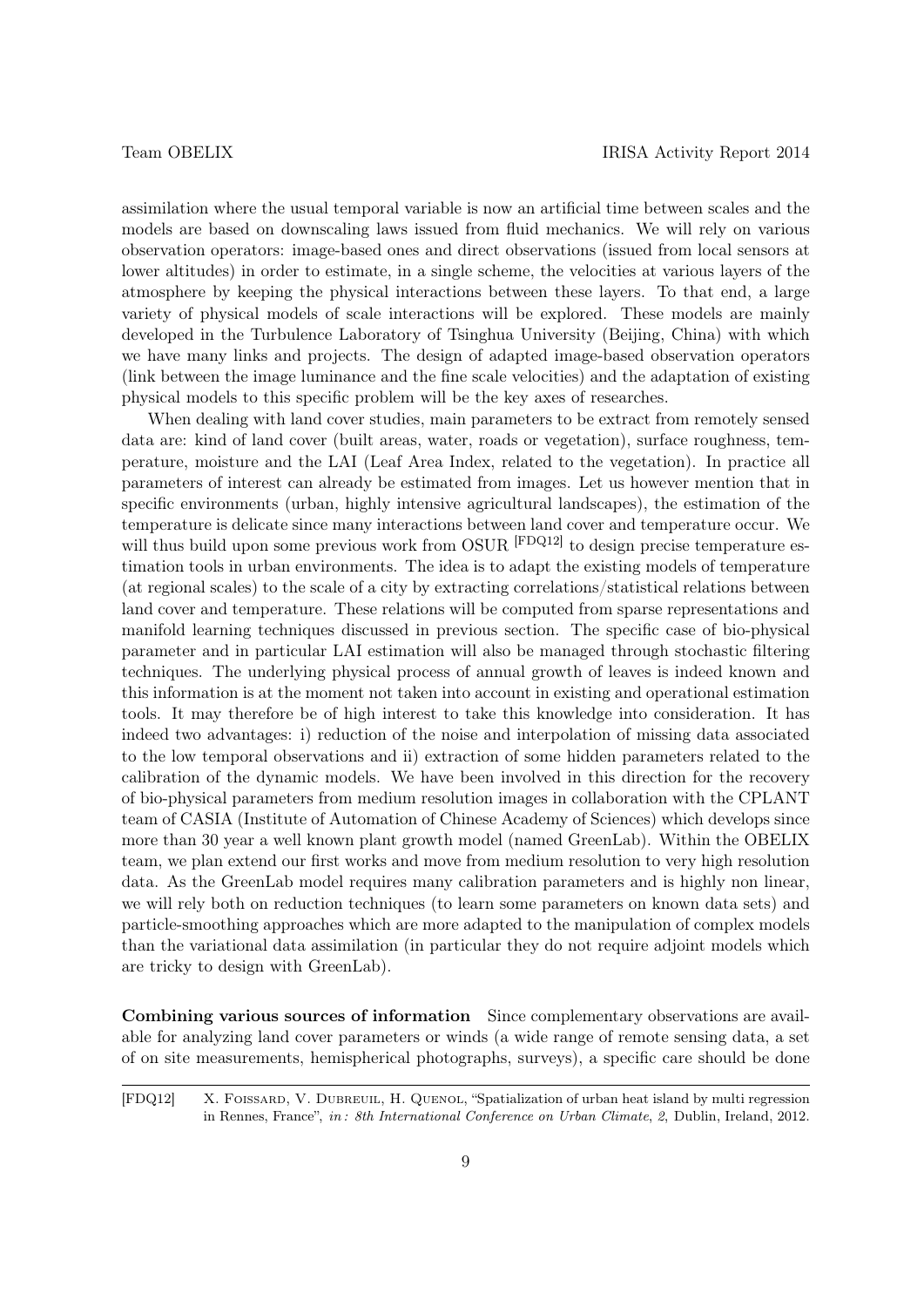regarding the combination of these data: even if mixing various sources can generally improve the quality of the estimation, an improper handling of this wealth of information is sometimes likely to introduce more noise and uncertainty in the measurement than expected precision. Combining this information is a crucial step since extracting values with a minimum of noise is the key point for analyzing and understanding the land covers. An accurate management and homogenization of this mass of information is then essential in order to extract usable time series. In particular, reducing the uncertainty is the fundamental issue when observations have variable degrees of confidence. Here we will explore the theory of evidence that is particularly suited to decision making by management of uncertainty <sup>[Sha76]</sup>. We recently explored this aspect to combine observations in order to detect edges in satellite images, to detect changes in remote sensing data from past and present or to evaluate the influence of climatic parameters on the land. Recently, several theoretical extensions have been proposed in order to properly handle sources of data potentially paradoxical, subjective or symbolic <sup>[DS06]</sup> or to apprehend correlated sources [Den99]. We will explore such solutions that are perfectly suited to the variety of data we have to deal with.

#### 3.3 Putting the user in the loop

Since most of the results of the methodological developments of the team will be aimed towards nonspecialists of computer science (computer vision and image processing, machine learning and data mining), a particular focus will be given to their understanding by the end-user. The objectives are both to facilitate their interactions with the tools, and provide easy ways to understand the results of the different algorithms. We refer to the first category as "active processing", where the user is supposed to interact with the algorithm to achieve a better result, and to the second one as "visual analytics", since the visualization of the algorithm results is meant to provide a thorough understanding of the observed phenomenon.

Active processing Analysis and understanding of EO images is usually performed in a supervised mode, where the expert is able to provide a representative learning dataset. The latter usually contains a sufficient information about the underlying distributions, which is usually not true, mostly because the labelling activity is time consuming (and also prone to errors), and also because only few criteria can be designed to assess the completeness of descriptions. As a matter of fact, increasing the learning set size can be efficiently done if the learning algorithm is endowed with auto-analysis properties, and is capable of determining which is the best information to add to the system (which samples should be labelled to gain accuracy in the class models, or in the boundaries between the classes). It then ask the user to label this data (or a subset of the data). Yet, this problem of active learning has been well studied in the previous decades, and has also been completed by recent advances in the context of semi-supervised learning, which assumes that also the unlabelled samples can be used for

<sup>[</sup>Sha76] G. Shafer, Mathematical Theory of Evidence, Princeton University Press, 1976.

<sup>[</sup>DS06] J. Dezert, F. Smarandache, "Introduction to the Fusion of Quantitative and Qualitative Beliefs", Information and Security 20, 2006, p. 9–49.

<sup>[</sup>Den99] T. DENOEUX, "Reasoning with imprecise belief structures", Int. J. Approx. Reasoning 20, 1, 1999, p. 79–111.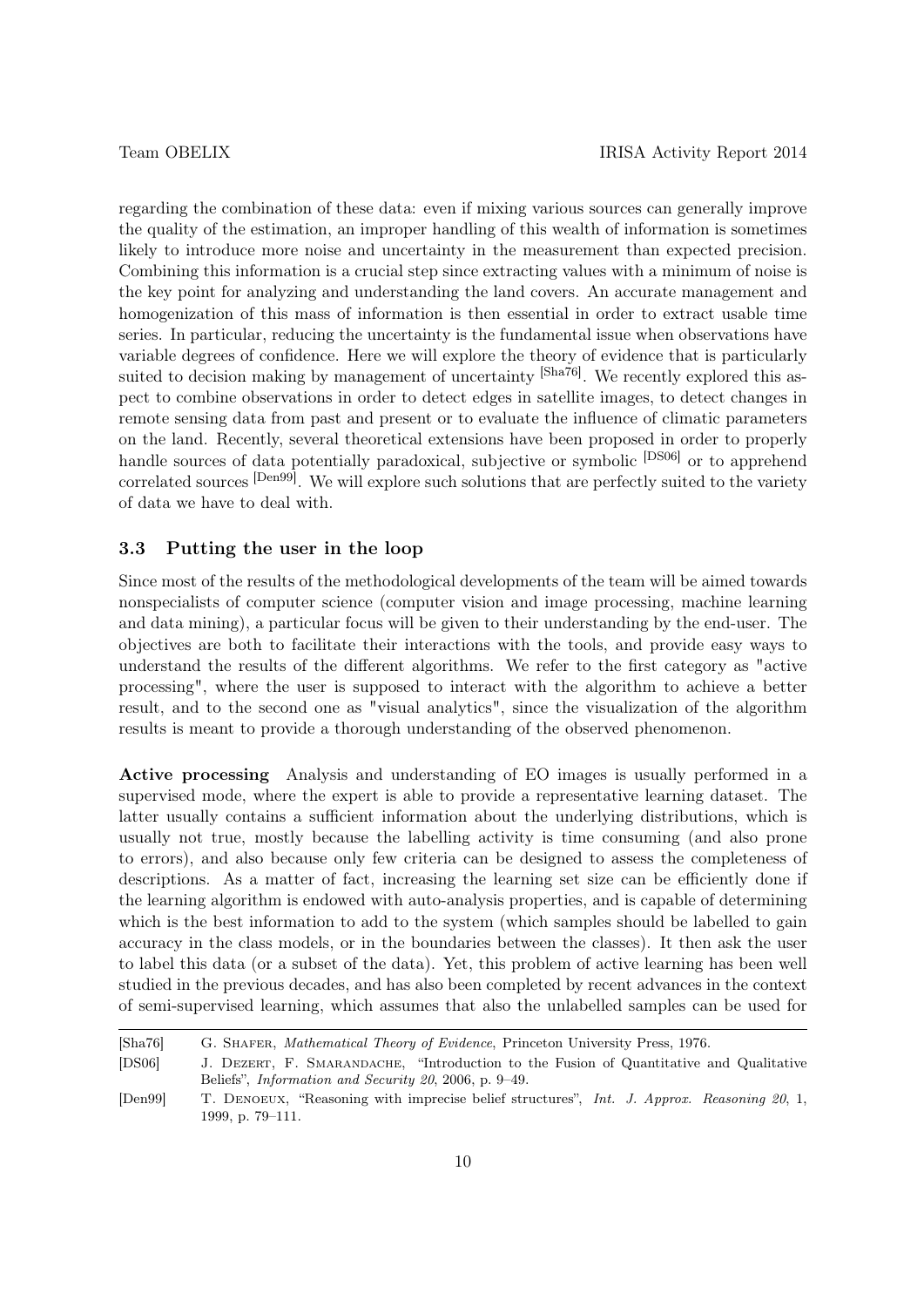learning class models or driving feature extraction. We propose nethertheless to work on this type of active learning strategies, either by designing new strategies to determine the missing pieces of the learning (such as the one developed in the Perturbo framework or by integrating prior knowledges from physical models or simulation methods in the active strategy. Here, the learning set is enhanced by samples that are not collected from real data, but automatically produced by a simulation model. This kind of bootstrapping by synthetic data has recently been shown to work successfully in the context of crowd video analysis, and we foresee to extend these concepts to environmental data.

Following the objectives of the team to develop supervised feature extraction and supervised image representation and segmentation, we also consider involving the expert in the earlier steps of computer vision through the active paradigm. Indeed, the team will build upon its expertise on efficient algorithms for image representation and segmentation to propose interactive segmentation and analysis schemes that will let the user to explore its datasets in real-time. Image representations and segmentations will be produced in real-time by tacking into account user feedback, leading to a specific view of the data that fits user needs.

Visual Analytics The multimodal observation of the environment through a variety of sensors, as well as simulation models running at fine scales, contribute to produce a large amount of information, which complexity cannot be handled directly by the user. For this information to be processed directly by a human operator, new paradigms of representations are to be explored. Those paradigms usually involve the visual system, which demonstrates in our day to day life capacities which computer scientists fail to reproduce with computers. Turning an information in a some visual clues or easy-to-apprehend chart is in itself a challenging task. Environmental data, that are in essence spatialized and temporal, can however be easily mapped on animated geocentric earth representations. It remains nonetheless that complex data will lead complex representations, that require one to pre-analyze the data before its visualization, either for computational issues, or either to extract the meaningful information inside.

The team intends to first specialize some methodologies to achieve this goal (e.g., explain some unobserved data by a combination of known data, as can be done with matrix factorization techniques), before considering visualization methods. This last point belongs to the category of visual analytics and can be considered as a crucial step to help decision makers exploit rapidly scientific advances. those aspects constitute some middle-term objectives for the development of the team. To ensure dissemination among the scientific communities, the team aims to follow open-source initiatives and to deliver a series of tools dedicated to the end-user appropriation of results.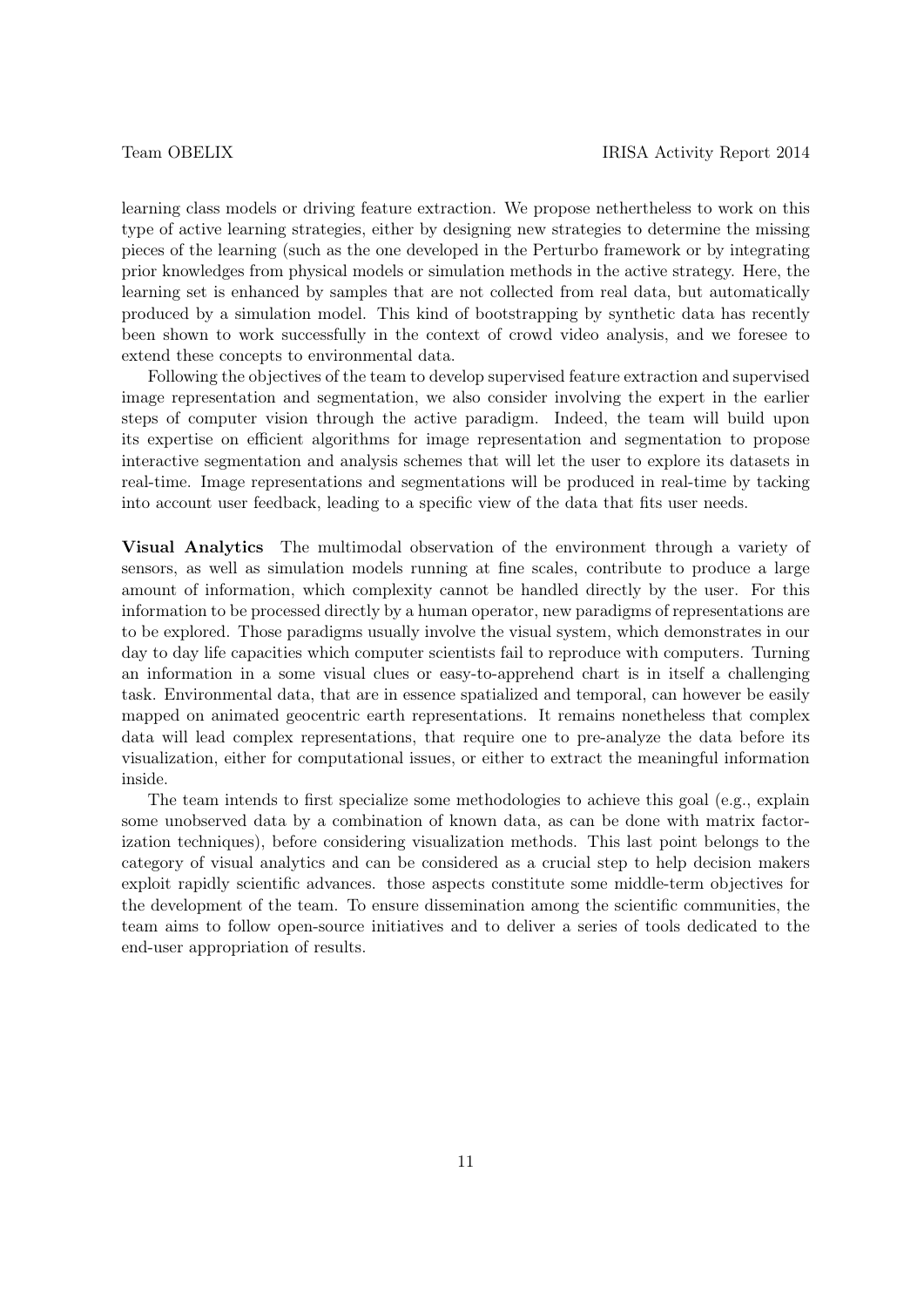# 4 New Results

# 4.1 Morphological image analysis

Participants: Sébastien Lefèvre, Luc Courtrai, Nicolas Courty.

Mathematical Morphology is a rich framework for image processing. It consists in nonlinear operators that take into account the spatial information contained in the image. While most of these operators have been defined on binary and grayscale images, their extension to color and other multivariate (e.g., multispectral) data is not straightforward. We have contributed to the general knowledge in the field through a dedicated book chapter [\[9\]](#page-19-0) related to morphological template matching in color images. Furthermore, we have more specifically addressed the problem of ordering pixels in hyperspectral images based on their distances to end-members (published in ICIP 2014 [\[11\]](#page-19-1)), from which more relevant morphological features can be derived. Finally, we have also extended a morphological filter called path opening to process images at the region level instead of the pixel level. Coupled with a region-based hitor-miss transform, it allows to derive an efficient and robust method for road extraction from satellite images, that has been published in the IAPR Workshop on Pattern Recognition in Remote Sensing 2014 [\[18\]](#page-19-2).

#### 4.2 Hierarchical image analysis

Participants: Sébastien Lefèvre, François Merciol, Laetitia Chapel, Petra Bosilj.

Hierarchical representations provide a powerful way to model, analyze and process images and other visual data (e.g. videos). The team has continue to explore how to such trees using ancillary data that are often available when processing hyperspectral images. New algorithms are available for  $\alpha$ -trees (published in IIM 2014 [\[19\]](#page-19-3)) and  $(\alpha, \omega)$ -trees (published in WHISPERS 2014 [\[17\]](#page-19-4)) that respectively involve only local and both local and global constraints. The latter also solves the issue related to the definition of the global range constraint on multivariate data. The resulting trees are better fitting the content of the image, and as such lead to more relevant image features and subsequent land cover classification.

#### 4.3 Manifold learning

Participants: Nicolas Courty, Laetitia Chapel, Sébastien Lefèvre.

Matrix Factorization.We have proposed a new non-negative matrix factorization technique called SAGA (Sparse and Geometry Aware Matrix Factorization). SAGA (1) allows the decomposition of the original data on multiple latent factors accounting for the geometrical structure of the manifold embedding the data; (2) provides an optimal representation with a controllable level of sparsity; (3) has an overall linear complexity allowing handling in tractable time large and high dimensional datasets. It operates by coding the data with respect to local neighbors with non-linear weights. This locality is obtained as a consequence of the simultaneous sparsity and convexity constraints. This work was done in collaboration with Thomas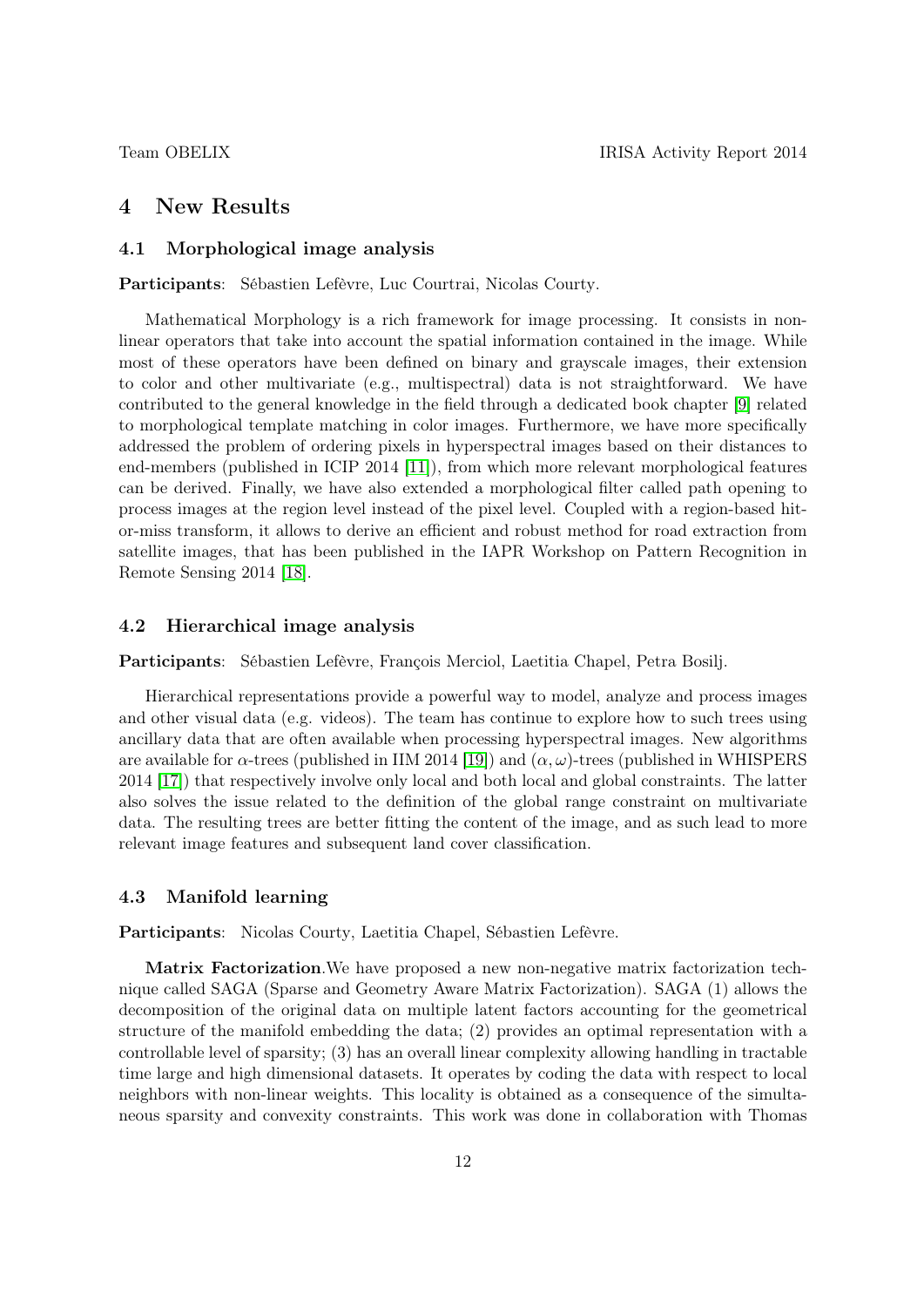Burger (CNRS/CEA Grenoble), Gong Xing (NLPR Beijing) and Jimmy Vandel (CNRS/CEA Grenoble), and has been published in the Machine Learning Journal [\[4\]](#page-18-0).

Classification, and anomaly detection.The team has pursue its activities in the field of classification of remote sensing, and focused on manifold learning for classwise manifold representation and classification. A paper showing promising results w.r.t. standard SVM on hyperspectral images was published in the special issue "Machine Learning for Remote Sensing Data Processing" of IEEE Journal of Selected Topics in Applied Earth Observations and Remote Sensing [\[3\]](#page-18-1). The same kind of representation was also used to derive a new and efficient anomaly detection technique that has been published in ECML/PKDD 2014 [\[13\]](#page-19-5).

#### 4.4 Domain adaptation

#### Participants: Nicolas Courty.

In the context of remote sensing, re-using models trained on a specific image acquisition to classify landcover in another image is no easy task. Illumination effects, specific angular configurations, abrupt and simple seasonal changes make that the spectra observed, even though representing the same kind of surface, drift in a way that prevents a non-adapted model to perform well. From 2014, we have started to work on this problem, known as the Domain Adaptation problem in the machine learning community.

Graph matching. One of our first work in this direction was performed in collaboration with Devis Tuia (researcher in EPFL at this time). We proposed a new correlated correspondence algorithm based on network analysis. The algorithm finds a matching between two distributions, which preserves the geometrical and topological information of the corresponding graphs. We evaluated the performance of the algorithm on a shadow compensation problem in hyperspectral image analysis: the land use classification obtained with the compensated data is improved. This paper was published in ICPR [\[20\]](#page-20-0).

Optimal transport. Domain adaptation from one data space (or domain) to another is one of the most challenging tasks of modern data analytics. If the adaptation is done correctly, models built on a specific data space become more robust when confronted to data depicting the same semantic concepts (the classes), but observed by another observation system with its own specificities. Among the many strategies proposed to adapt a domain to another, finding a common representation has shown excellent properties: by finding a common representation for both domains, a single classifier can be effective in both and use labelled samples from the source domain to predict the unlabelled samples of the target domain. In this work, we propose a regularized unsupervised optimal transportation model to perform the alignment of the representations in the source and target domains. We learn a transportation plan matching both PDFs, which constrains labelled samples in the source domain to remain close during transport. This way, we exploit at the same time the few labeled information in the source and the unlabelled distributions observed in both domains. This work was done in collaboration with Devis Tuia, Rémi Flamary (Observatoire de la côte d'Azur, Nice Univeristy), and Alain Rakotomamonjy (University of Rouen, LITIS) and has led to three publications [\[14,](#page-19-6) [16,](#page-19-7) [15\]](#page-19-8).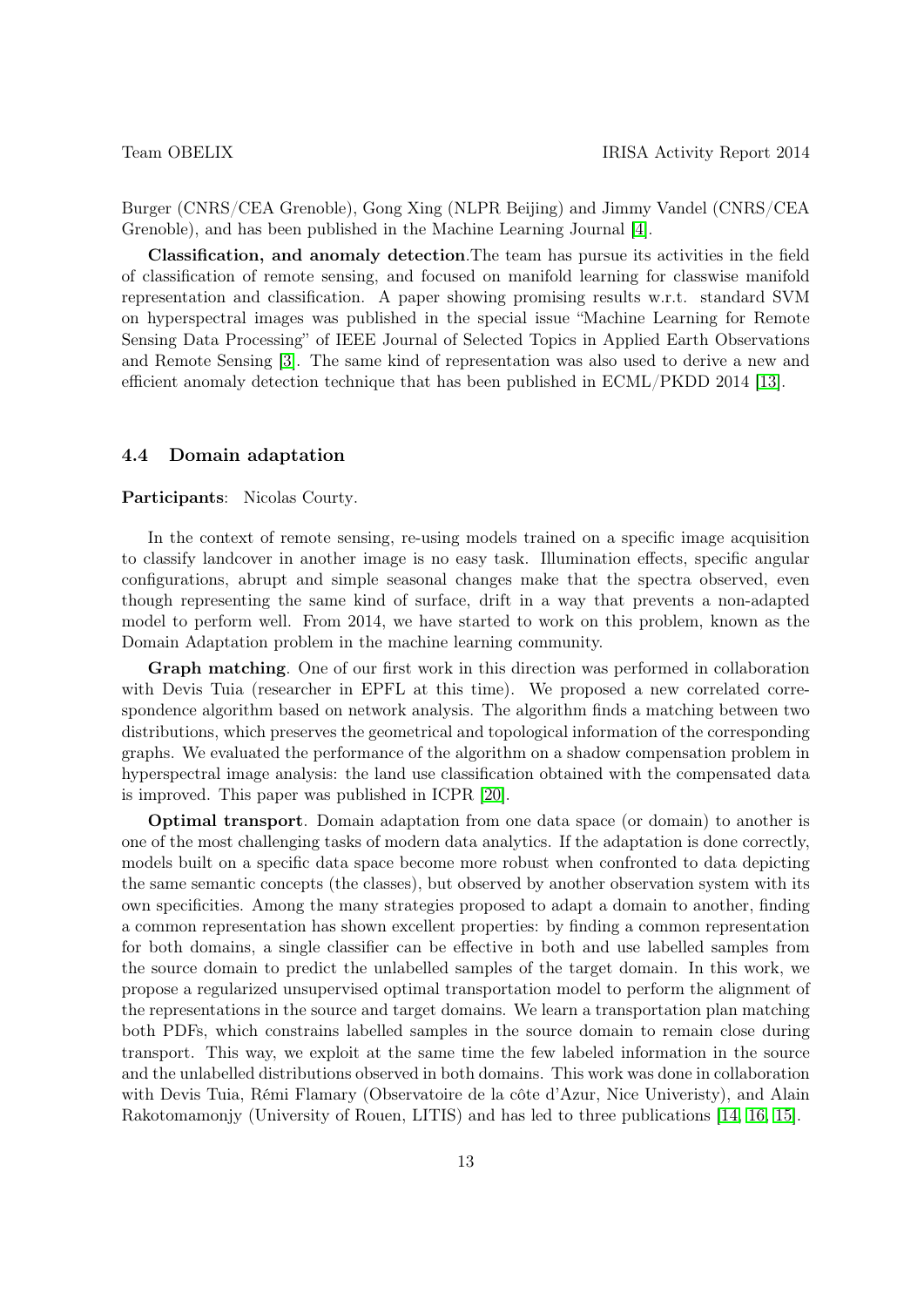#### 4.5 Coupling data and models

Participants: Thomas Corpetti, Pascal Zille, Gong Xing.

Multiscale models for motion estimation. In the context of optical flow, multiresolution frameworks, often based on coarse-to-fine warping strategies, are widely used by state-of-the-art methods. They allow the recovery of large motions by successive estimations of the flow field at several resolution levels. Although such approaches perform very efficiently and usually lead to faster minimizations, they generally consider independent problems at each resolution levels and do not exploit the existing interactions between scales (especially the influences of fine scales on larger ones). We have work on this issue by proposing a flexible framework, inspired from fluid mechanics, able to partly counter these limitations. For each resolution level, our process filters the equations of interest and decomposes the key variables into resolved (i.e. at a given resolution) and unresolved (i.e. at finer resolutions) components. This enables to derive a new data term that takes into account, at coarse resolutions, the influence of their unresolved parts. From this new term, we also have proposed different estimation strategies, depending on whether we explicitly know the type of relations between the different scales (as for physical processes) or not. This work was done in collaboration with Shao Liang (Ecole Centrale Lyon) and Cui GuiXiang (Tsinghua University, Beijing) and has been published in [\[10\]](#page-19-9) in 2014.

Estimation of biophysical variables using plant growth models. The monitoring of Leaf Area Index (LAI) time series in intense agriculture areas is a key issue in order to evaluate relationships between agriculture practices and environment quality. To this end, medium resolution remote sensing data (such as MODIS of future SENTINEL) are interesting to observe in a more or less continuous time (one image every day) the evolution of landscapes. However in practice, a frame-by-frame estimation of LAI from images is unsatisfactory since the quality of each single data is subjected to undesirable effects due to atmosphere disturbance, lighting conditions, shooting angle, ... yielding a lack of temporal consistency of resulting time series. We have proposed an approach to recover time consistent series of LAI from noisy and sometimes corrupted sequential remote-sensing data. It combines the prior information of a plant growth model, namely GreenLab developed in Chinese Academy of Sciences, and low quality remote sensing observations using stochastic data assimilation techniques. This results in a complete system where we not only recover consistent LAI but thanks to the physical model, we also recover LAI issued from various organs (Leaf, branch, fruits, ...). This work has been done in collaboration with Chinese Academy of Sciences and is in revision in IEEE Transactions on Geosciences and Remote Sensing.

#### 4.6 Change detection and time series analysis

Participants: Thomas Corpetti, Nicolas Courty, Romain Tavenard, Pauline Dusseux, Gong Xing.

Time series analysis for grassland monitoring From a thematically point of view, the analysis of grassland systems and the way they are managed is a very hot point of view of the impact of grasslands in environment is important. Therefore, High Spatial Resolution (HSR)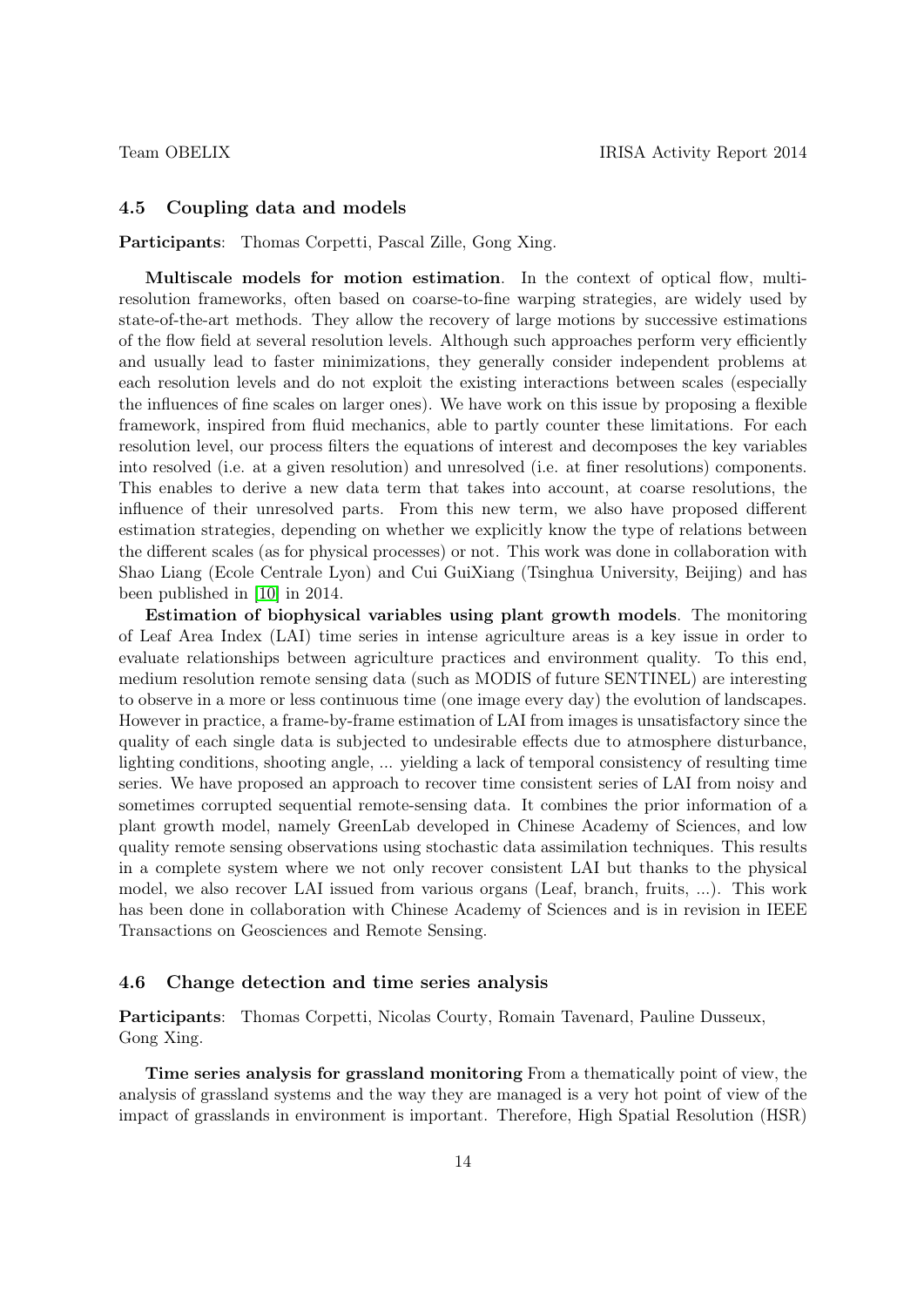remote sensing time series are of prime importance to monitor grassland systems. However, because of the complexity of the resulting time series, the identification of various practices using conventional tools is no easy task. Several studies have been done, using different metrics to compare time series, to compare, cluster and classify remote sensing time series for grassland systems. These works have been published in 4 journal papers [\[2,](#page-18-2) [5,](#page-18-3) [6,](#page-18-4) [7\]](#page-18-5) and one conference [\[12\]](#page-19-10) in 2014.

# 5 Contracts and Grants with Industry

# 5.1 Egide, Cai YuanPei (2012–2014)

Thomas Corpetti acted as coordinator for the Urba-Pol project on urban pollution prediction. This project gathers OSUR and University of Beihang (China) with a funding of 25 k $\epsilon$ .

### 5.2 ANR, Jeunes Chercheurs (2013–2017)

Sébastien Lefèvre acted as coordinator for the ASTERIX project on spatio-temporal analysis by recognition within complex images for remote sensing of environment. This project gathers IRISA, OSUR, LIVE and IPGS (Strasbourg), DYNAFOR (Toulouse) with a funding of 275 ke.

# 5.3 CNES, TOSCA (2014–2017)

Thomas Corpetti acted as coordinator for the VEGIDAR project on urban vegetation analysis by coupling very high resolution optical remote sensing and Lidar data. This projects gathers IRISA, LETG (Rennes), Lab-STICC (Brest), IGN (Paris) and LIVE (Strasbourg) with a funding of 150 k $\in$ .

# 5.4 International Space Science Institute / ISSI Beijing, international team  $(2014 - 2016)$

Thomas Corpetti acted as coordinator for the RESIDUAL project on remote sensing image data assimilation for pollution monitoring: application to urban and ocean pollution. This project gathers IRISA, INRIA (Rennes & Grenoble), LMBA (Vannes), LSCE (Paris), Florida State University (USA), Harbin Institute of Technology (China), Tsinghua University (China), Vietnamese Academy of Science (Vietnam), Russian Academy of Sciences (Russia) with a funding of 98 k $\in$ .

#### 5.5 Labex Comin Labs (2013–2016)

Nicolas Courty and Sébastien Lefèvre contribute to the SENSE project on sparse neural coding and bionic vision system. This project gathers IRISA and Lab-STICC (Lorient & Brest) with a team funding of 105 k $\in$  (global funding: 414 k $\in$ ).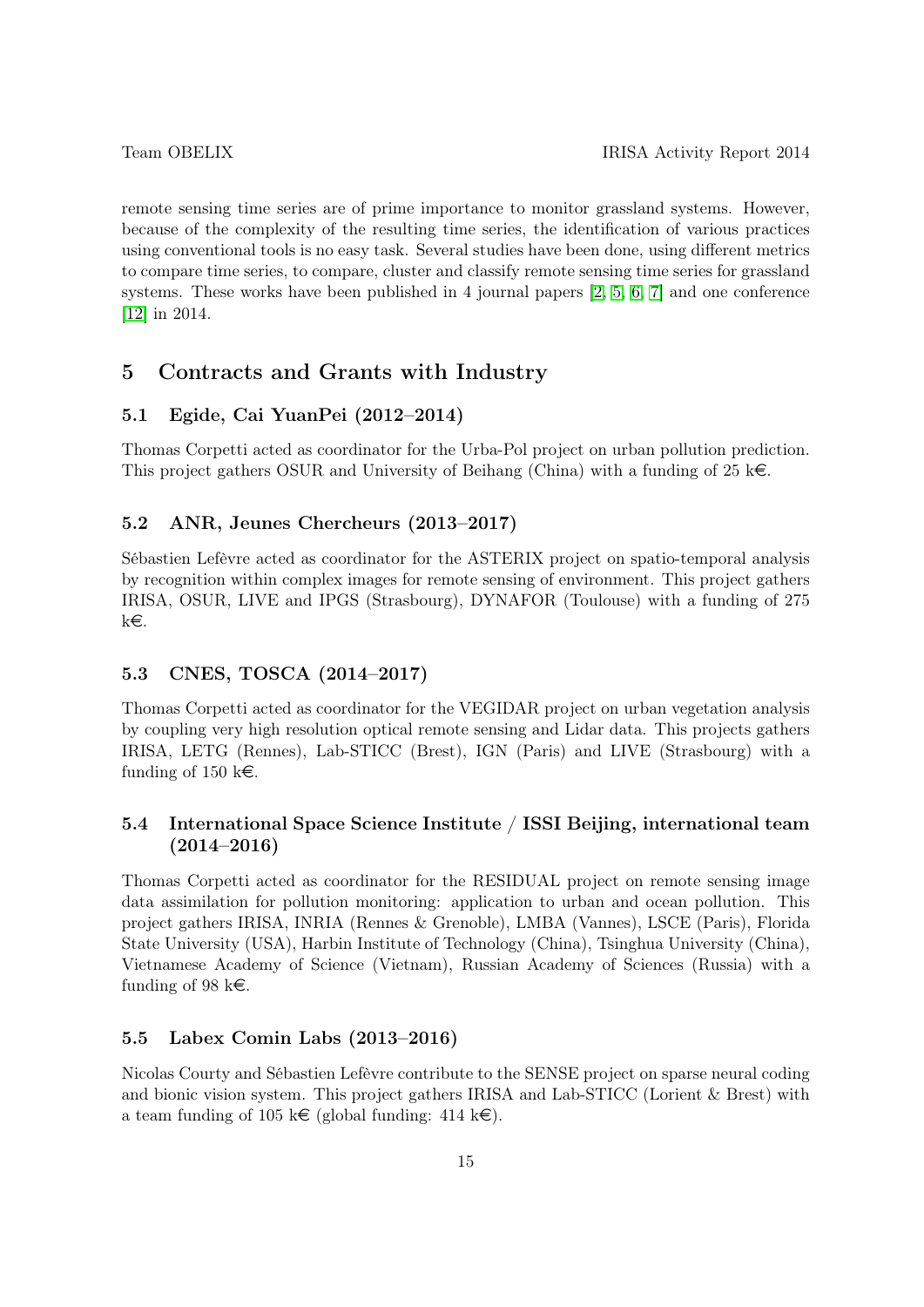## 5.6 UBS, PPI program (2013–2017)

Sébastien Lefèvre and Luc Courtrai contribute to the Littoralg project on coastal monitoring and seaweed valorisation. This project gathers several labs from UBS (IRISA, GMGL, LBCM, Geoarchitecture, IREA, CRPCC) with a team funding of 48 k $\in$  (global funding: 297 k $\in$ ).

### 5.7 ACT-TER Chair (2013–2014)

Public/private partnership aiming to foster new models of knowledge extraction for local policies and stakeholders. A contract of 25  $k \in \mathbb{R}$  has been signed to develop an information and knowledge exchange platform supporting public decision making, by sharing heterogeneous data (text, images, statistics) in various domains (public organisations as well as private operators).

# 5.8 WIPSEA (2014–)

SME located in Rennes aiming to deliver imaging solutions for wildlife monitoring. A contract of 20 k $\epsilon$  is being signed to support the R&D activity of WIPSEA in the field of marine image analysis and processing.

#### 5.9 MGDIS (2013–2016)

SME located in Vannes aiming to deliver software solutions to public authorities for decision making. A contract of 7.5 k $\epsilon$  has been signed to study how aerial and satellite images can provide ancillary knowledge to complement existing data sources.

# 6 Other Grants and Activities

#### 6.1 International Collaborations

- Okan University, Istanbul, Turkey: Erchan Aptoula (Associate Professor) is collaborating with the team on several topics, mainly related to color and hyperspectral image analysis with mathematical morphology [\[9,](#page-19-0) [11\]](#page-19-1).
- EPFL, Lausanne and University of Zurich, Switzerland: Nicolas Courty spent 2 months at EPFL in 2014 as invited professor. Joint works have been initiated with Devis Tuia (who moved from EPFL to University of Zurich during Fall 2014) on several topics, mainly related to domain adaptation and machine learning [\[20,](#page-20-0) [15\]](#page-19-8).
- Uppsala University, Sweden: Cris Luengo (Associate Professor) and Vladimir Curic (PhD student) visited OBELIX for 10 days (Frö grant) and one month (UBS grant) in June 2014 respectively. Some joint work have been initiated on adaptive mathematical morphology.
- ITC / University of Twente, Netherlands: Norman Kerle (Associate Professor) visited OBELIX for one week (UBS grant) in Spring 2014. Joint works have been initiated on geographic object-based image analysis.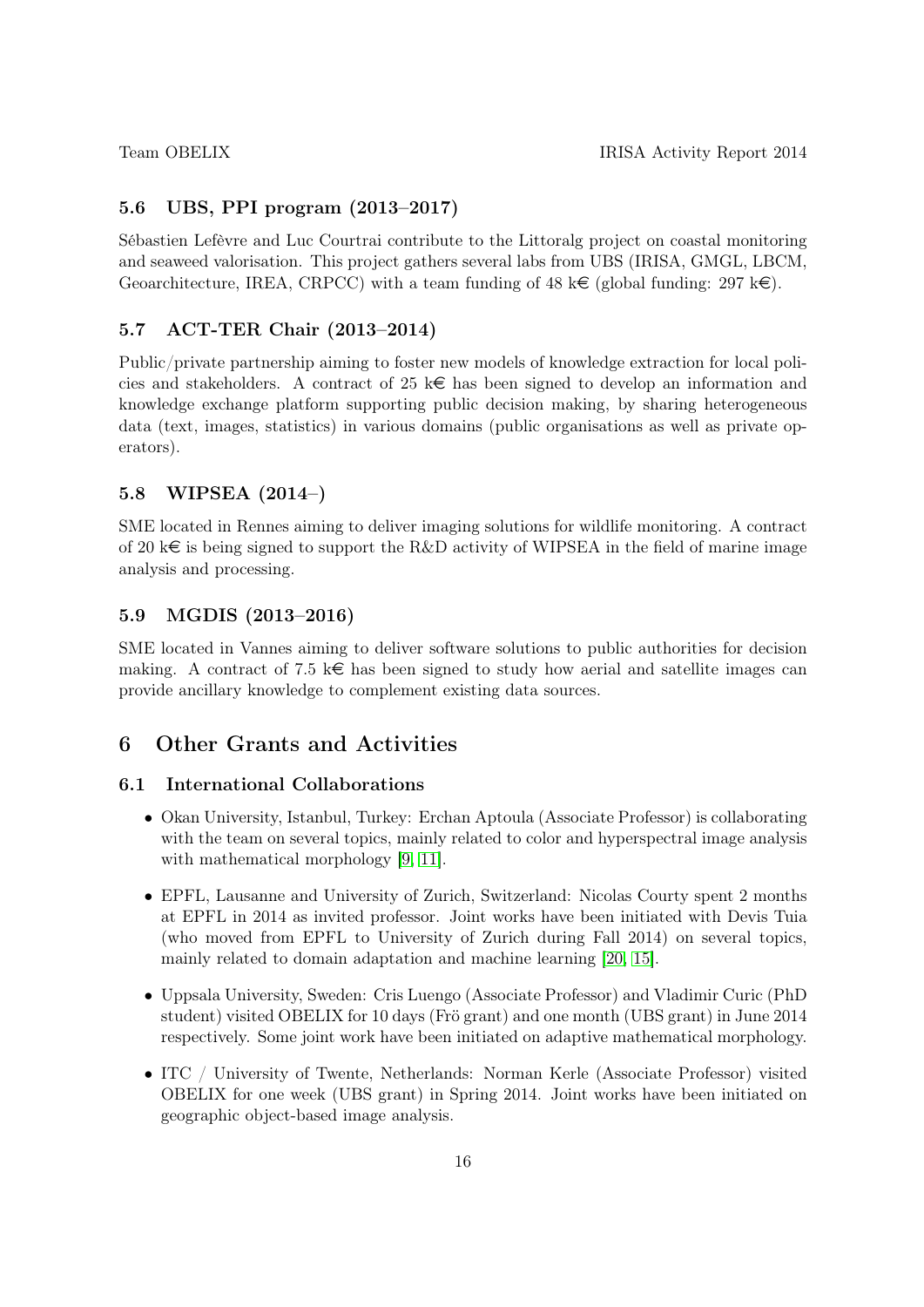- University of Groningen, Netherlands: Petra Bosilj (PhD candidate in OBELIX) spent 3 months in the team of Michael Wilkinson (Associate Prof.) with financial supports from UEB, CNRS, and French Embassy. A joint work was initiated on image description based on morphological trees.
- University of Tromsø, Norway: Robert Jenssen (Associate Prof.) visited OBELIX for a week in 2014 (UBS grant). Topics for joint works are currently being explored.
- Chinese Academy of Sciences, Institute of Automation and Institute of Remote Sensing and Applications. In the context of LIAMA (Sino-French Lab in Computer Sciences in Beijing), Thomas Corpetti is heading a research group entitled  $CARIOCA<sup>1</sup>$  $CARIOCA<sup>1</sup>$  $CARIOCA<sup>1</sup>$  which associates 3 chinese and 3 french researchers. During this period, one french PhD in cosupervision and one chinese PhD in co-tutelle (P. Zille and X. Gong, PhD respectively defended in Nov. 2014 and Jan. 2015) stayed one year in their foreign country. This activity is supported by CNRS and various contracts (see above).

## 6.2 National Collaborations

- University of Grenoble-Alpes, CEA (iRTSV/BGE), INSERM (U1038), CNRS (FR3425) through a collaboration with Thomas Burger (CR CNRS)
- University of Lorraine / CNRS, LORIA (UMR 7503) through a collaboration with Jonathan Weber (MCF U. Lorraine) [\[9\]](#page-19-0)
- ESIEE / CNRS, LIGM (UMR 8049), through a collaboration with Benjamin Perret (MCF. ESIEE) [\[9\]](#page-19-0)
- TEXMEX team from INRIA/IRISA, through a collaboration (PhD cosupervision) with Ewa Kijak (MCF U. Rennes 1)
- University of Nice / Observatoire de la côte d'Azur: collaboration with Rémi Flamary [\[14,](#page-19-6) [16,](#page-19-7) [15\]](#page-19-8)
- Ecole Centrale Lyon: collaboration with Shao Liang, co-supervision of the PhD of Pascal Zille and Xu Chen

# 7 Dissemination

#### 7.1 Scientific Responsibilities and Involvement in the Scientific Community

• Sébastien Lefèvre serves as the deputy head of the doctoral school SICMA (head for UBS). He leads the team project OBELIX. He was organizing the special session "image retrieval in remote sensing" during CBMI 2014. He is a member of various program committee for international (ICISP, VISAPP, IIM) and national (EGC) conferences and

<span id="page-16-0"></span><sup>&</sup>lt;sup>1</sup>Climate and lAnd coveR InteractiOns with Complex datA, http://liama.ia.ac.cn/research/ liama-projects/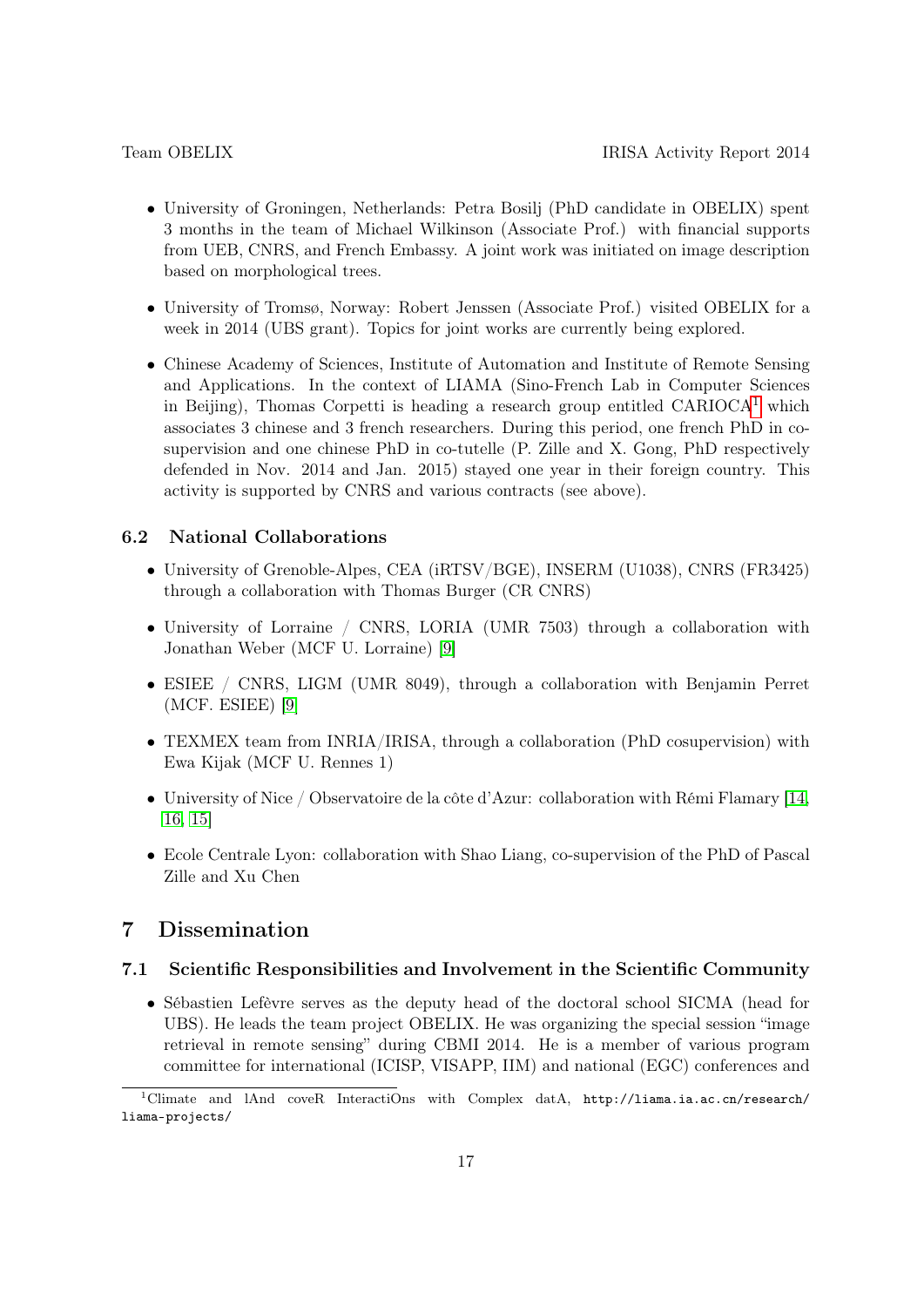serves as regular reviewer in international journals (IEEE Journal of Selected Topics on Applied Earth Observations and Remote Sensing, IEEE Transactions on Geosciences and Remote Sensing, IEEE Transaction on Image Processing) and conferences (ICASSP, ICIP, IGARSS). He was holder of the mobility grant Blåtand and has given seminars in University of Copenhagen, Technical University of Denmark, IT University of Copenhagen, and University of Aarhus in Denmark. He was reviewer for 2 doctoral theses (U. Paris Descartes and U. Lorraine). He serves as an expert for French Ministry of Research (CIR/JEI) and A\*MIDEX Excellence Cluster.

- Thomas Corpetti is animating the CARIOCA action in LIAMA, Beijing (see above for details). In Rennes, he is in charge of the image analysis platform of OSUR (Observatory for Universe Sciences of Rennes) which aims at proposing the access, either inside OSUR or to the entire research community, to the computer vision techniques developed in the various groups of OSUR (and in particular OBELIX). In this context, he has led the answer to the CPER call related to the "numerical tools for environment" axis where a larger platform, entitled LOVE (french acronym for "Virtual Observatory for Environment"), will be developed and will embed analysis, modelisation and visualization tools. For this activity, he is a member of the direction team of OSUR. He is a regular reviewer of IEEE (Image Processing, Geosciences and Remote Sensing, Selected Topics in Applied Earth Observations and Remote Sensing) and other related journals (Remote Sensing for Environment, Experiments in Fluid, Journal of Mathematical Imaging and Vision). He has been reviewer of IEEE ICIP (International Conference on Image Processing) and has been reviewer of 5 PhDs (Liyun He-Guelton –Telecom Bretagne, Brest, Vincent Chabot – INRIA Grenoble, Rihab Mechri – LSCE, Laboratoire des Sciences du Climat et de l'Environnement, Viateur Tuyisenge, Univ. Clermont Ferrand, Ludovic Magerand, Univ. Clermont-Ferrand). He also was in the committee of 2 PhD (Jonas Lambert, Toulouse, and Yin Yang, INRIA Rennes, where he was president of the committee). Finally, he co-organized two scientific animations days with approx. 50 people per day (Data assimilation on January 2014 and LIDAR in April 2014).
- Nicolas Courty co-leads the team project OBELIX. He served as regular reviewer in international journals (IEEE trans on Visualization and Computer Graphics, IEEE trans. on Multimedia, IEEE Signal Processing Letters, JSTAR) and conferences (Whispers, CBMI). He served as an expert for the evaluation of the projects of the 'Image and Networks' pôle de compétitivité. He was reviewer for 1 doctoral theses (Antoine Fagette, UPMC in Paris).

### 7.2 Teaching

- Laetitia Chapel teaches statistics at the statistical department of IUT Vannes.
- Thomas Corpetti has taught 24h in Machine Learning in ENS Rennes (2014) and 20h in GIS and Image processing (ArcGis 10 / Python), Univ. Rennes II, in 2014.
- Luc Courtrai teaches various computer science courses at Licence and Master level.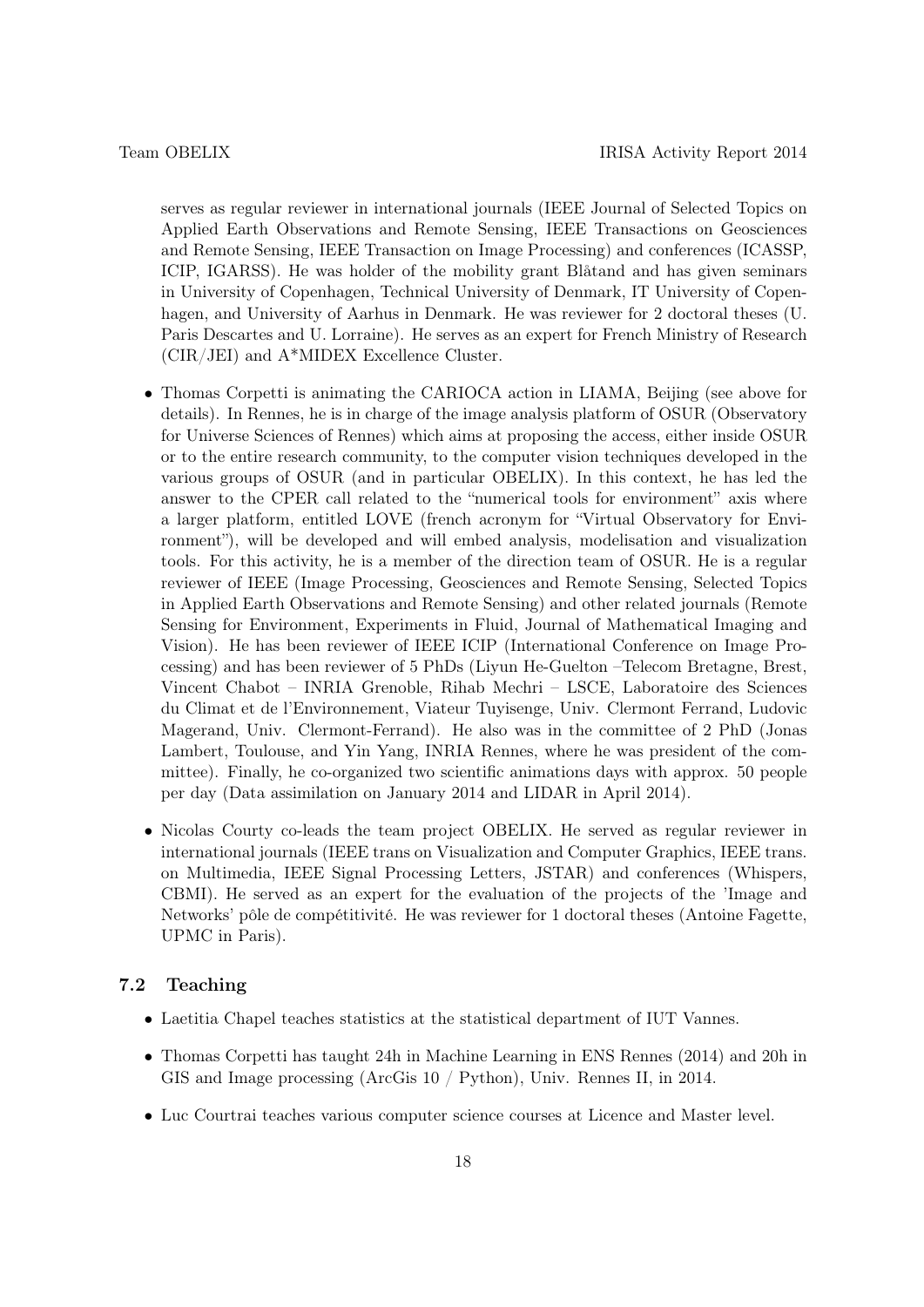- Nicolas Courty teaches computer graphics and multimedia coding in the second year of the Master Web, Image and Networks of UFR SSI.
- Sébastien Lefèvre teaches programming, software engineering, and multimedia at the computer science department of IUT Vannes. He is in charge of the 1st year coding projects.
- François Merciol teaches system and network administration and programming at the computer science department of IUT Vannes.
- Romain Tavenard teaches programming, data mining, databases and the basics of computer science at Univ. Rennes II, where he is deputy director of the statistics department.

# 8 Bibliography

### Articles in referred journals and book chapters

- [1] P. ALLAIN, N. COURTY, T. CORPETTI, "Optimal crowd editing", *Graphical Models 76*, 1, January 2014, p. 1–16, https://hal.archives-ouvertes.fr/hal-00904008.
- <span id="page-18-2"></span>[2] J. Betbeder, S. Rapinel, T. Corpetti, E. Pottier, S. Corgne, L. Hubert-Moy, "Multitemporal classification of TerraSAR-X data for wetland vegetation mapping", Journal of Applied Remote Sensing 8, 1, 2014, p. 36–48.
- <span id="page-18-1"></span>[3] L. Chapel, T. Burger, N. Courty, S. Lefèvre, "PerTurbo manifold learning algorithm for weakly labelled hyperspectral image classification", IEEE Journal of Selected Topics in Applied Earth Observations and Remote Sensing, 2014, p. 1070–1078, https://hal.archives-ouvertes. fr/hal-00998258.
- <span id="page-18-0"></span>[4] N. Courty, X. Gong, J. Vandel, T. Burger, "SAGA: Sparse And Geometry-Aware nonnegative matrix factorization through non-linear local embedding", Machine Learning, September 2014, p. 1–23, https://hal.archives-ouvertes.fr/hal-01018683.
- <span id="page-18-3"></span>[5] P. DUSSEUX, T. CORPETTI, L. HUBERT-MOY, S. CORGNE, "Combined Use of Multi-Temporal Optical and Radar Satellite Images for Grassland Monitoring", Remote Sensing 6, 7, 2014, p. 6163– 6182.
- <span id="page-18-4"></span>[6] P. DUSSEUX, X. GONG, L. HUBERT-MOY, T. CORPETTI, "Identification of grassland management practices from leaf area index time series", Journal of Applied Remote Sensing 8, 1, 2014.
- <span id="page-18-5"></span>[7] P. Dusseux, F. Verts, T. Corpetti, S. Corgne, L. Hubert-Moy, "Agricultural practices in grasslands detected by spatial remote sensing", Environmental Monitoring and Assessment 186, 12, 2014, p. 8249–8265.
- [8] T. LE NAOUR, N. COURTY, S. GIBET, "Utilisation des relations spatiales pour la reconstruction de trajectoires de marqueurs issues de la capture de mouvement", Revue Electronique Francophone d'Informatique Graphique 8, 2, 2014, p. 55–65, https://hal.archives-ouvertes.fr/ hal-01164455.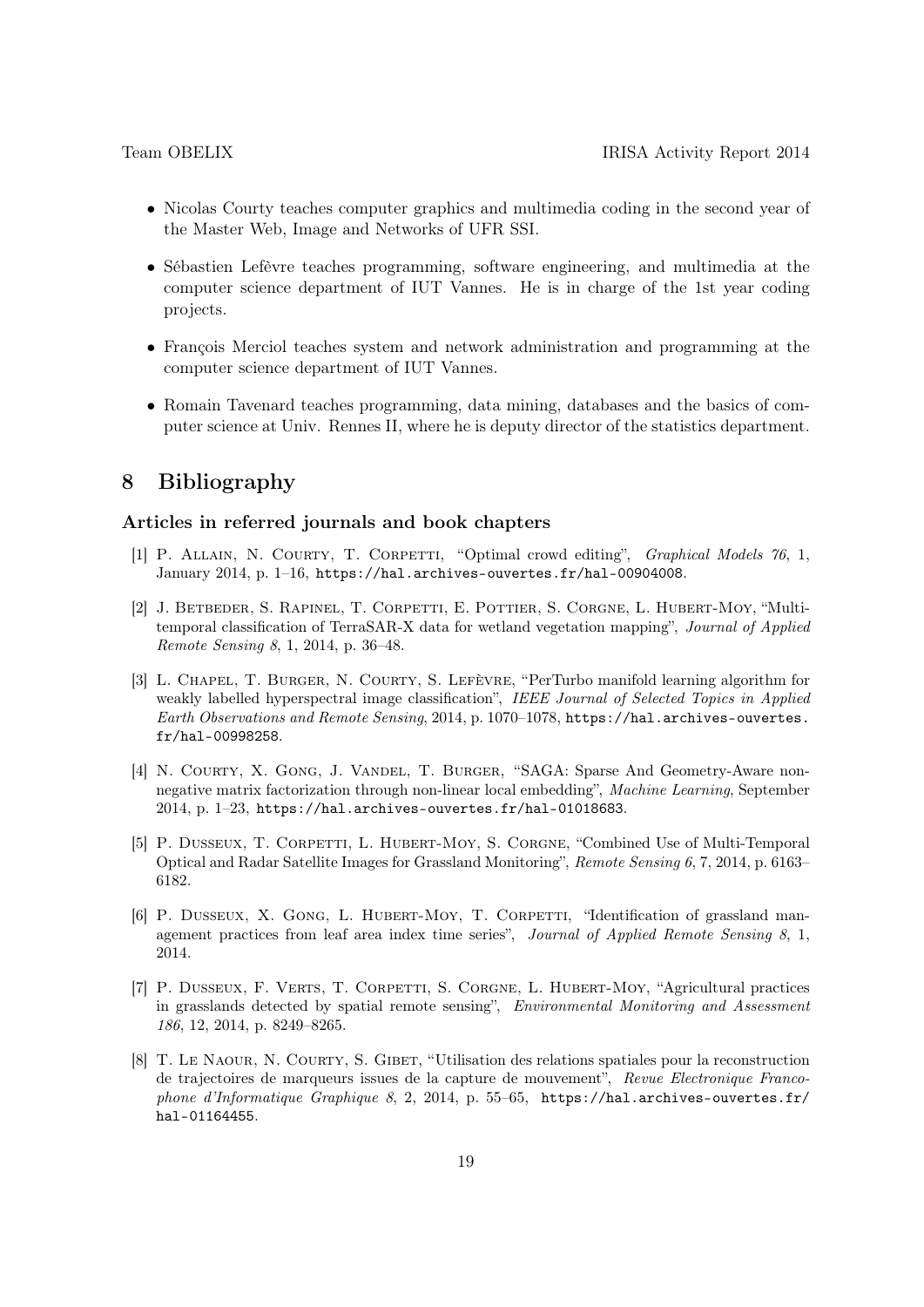- <span id="page-19-0"></span>[9] S. Lefèvre, E. Aptoula, B. Perret, J. Weber, "Morphological Template Matching in Color Images", in: Advances in Low-Level Color Image Processing, Lecture Notes in Computational Vision and Biomechanics, 11, Springer Netherlands, 2014, p. 241–277, https: //hal.archives-ouvertes.fr/hal-01111954.
- <span id="page-19-9"></span>[10] P. ZILLE, T. CORPETTI, L. SHAO, C. XU, "Observation models based on scale interactions for optical flow estimation", IEEE Transactions on Image Processing 23, 8, 2014, p. 3281–3293.

#### Publications in Conferences and Workshops

- <span id="page-19-1"></span>[11] E. Aptoula, N. Courty, S. Lefèvre, "An end-member based ordering relation for the morphological description of hyperspectral images", in : IEEE International Conference on Image Processing (ICIP), p. to appear, Paris, France, October 2014, https://hal.archives-ouvertes. fr/hal-00998256.
- <span id="page-19-10"></span>[12] J. Betbeder, M. Laslier, T. Corpetti, E. Pottier, S. Corgne, L. Hubert-Moy, "Multi-Temporal optical and radar data fusion for crop monitoring: application to an intensive agricultural area in Britanny (France)", in: IEEE Int. Geoscience and Remote Sensing Symp, IGARSS '14, p. 1493–1496, Quebec, Canada, 2014.
- <span id="page-19-5"></span>[13] L. CHAPEL, C. FRIGUET, "Anomaly detection with score functions based on the reconstruction error of the kernel PCA", in: European Conference on Machine Learning (ECML PKDD), 8724, p. 227–241, Nancy, France, September 2014, https://hal.archives-ouvertes.fr/ hal-01061866.
- <span id="page-19-6"></span>[14] N. COURTY, R. FLAMARY, A. RAKOTOMAMONJY, D. TUIA, "Optimal transport for Domain adaptation", in : NIPS 2014, Workshop on Optimal Transport and Machine Learning, Montréal, Canada, December 2014, https://hal.archives-ouvertes.fr/hal-01103073.
- <span id="page-19-8"></span>[15] N. COURTY, R. FLAMARY, D. TUIA, "Domain adaptation with regularized optimal transport", in: ECML/PKDD 2014, LNCS, p. 1-16, Nancy, France, September 2014, https: //hal.archives-ouvertes.fr/hal-01018698.
- <span id="page-19-7"></span>[16] R. FLAMARY, N. COURTY, A. RAKOTOMAMONJY, D. TUIA, "Optimal transport with Laplacian regularization", in : NIPS 2014, Workshop on Optimal Transport and Machine Learning, Montréal, Canada, December 2014, https://hal.archives-ouvertes.fr/hal-01103076.
- <span id="page-19-4"></span>[17] S. Lefèvre, L. Chapel, F. Merciol, "Hyperspectral image classification from multiscale description with constrained connectivity and metric learning", in: 6th International Workshop on Hyperspectral Image and Signal Processing: Evolution in Remote Sensing (WHISPERS  $2014$ ), p. to appear, Lausanne, Switzerland, June 2014, https://hal.archives-ouvertes.fr/ hal-00998254.
- <span id="page-19-2"></span>[18] S. Lefèvre, L. Courtrai, "Road Network Extraction from Remote Sensing using Regionbased Mathematical Morphology", in: International Workshop on Pattern Recognition in Remote Sensing (PRRS 2014), p. to be published, Stockholm, Sweden, August 2014, https://hal. archives-ouvertes.fr/hal-00998253.
- <span id="page-19-3"></span>[19] F. MERCIOL, L. CHAPEL, S. LEFÈVRE, "Hyperspectral image representation through alphatrees", in: ESA-EUSC-JRC 9th Conference on Image Information Mining, p. 37–40, Bucarest, Romania, 2014, https://hal.archives-ouvertes.fr/hal-00998255.